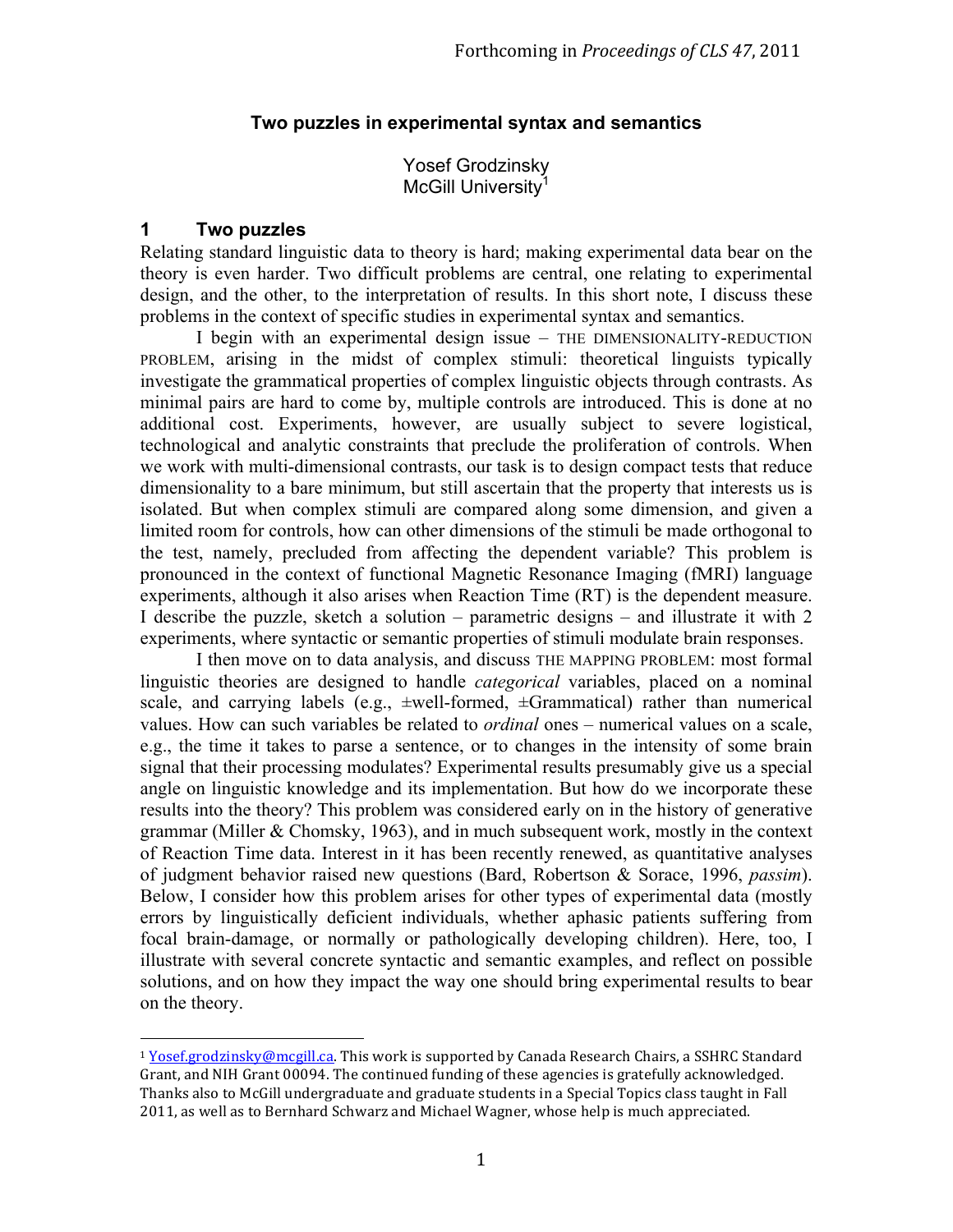## **2 Dimensionality reduction in experimental design**

The growth in abstractness and generality of linguistic theory has made its connection to empirical phenomena more complex and difficult to establish. If early on, plain minimal pairs sufficed as the bread-and butter of a linguist's daily toil, nowadays, facts are much more complex, and relating them to a theory is more subtle. This complexity makes the life of experimenters more difficult: if the linguist requires multiple contrasts in order to characterize a grammatical property, then it is difficult to see how an experiment that looks for reflections of that property in other domains can make do with less. This creates experimental complications, as some testing methods have limitations, and impose their own constraints on the type and quantity of material that can be used in an experiment. The conflict between the need for multiple contrasts (or dimensions) in order to home in on a property of interest, and limitations imposed by the technology that the experimenter uses, forces the invention of new test paradigms. In this section, I discuss THE DIMENSIONALITY-REDUCTION PROBLEM as it arises in the context of fMRI experiments on language. The need for dimensionality reduction arises when the property of interest can only be isolated by multiple controls, whose introduction would render the experiment unmanageable. Below, I describe how this problem arises, discuss some examples, and consider a solution that is intimately connected to the Mapping Problem discussed in section **3**, because it helps us connect continuous variables such as brain activity to categorical linguistic variables that are of interest to us. I then show how this solution is implemented in experiments that measure localized brain activity during tasks that require syntactic and semantic analysis, whose results I report and proceed to briefly ponder their theoretical significance.

# **2.1 The BOLD response in fMRI, and how linguistic stimuli modulate it**

Functional Magnetic Resonance Imaging is a sensitive imaging technology that can record local magnetic changes induced by an object immersed in a magnetic field. In our case, this object is a human brain whose owner is exposed to different stimuli in a systematic fashion. Changes in stimulation induce changes in neuronal activity in loci entrusted with the relevant function (as determined by the stimulus contrast); increased neural activity results in increased flow of oxygenated blood to the active regions. The ratio between oxygenated and deoxygenated blood changes locally as a consequence. Oxygen is transported to cells by the large hemoglobin molecule, whose magnetic properties when oxygenated or deoxygenated are different, in fact opposite. Changes in the concentration of the two forms of hemoglobin are the response that the MRI instrument detects, known as the Blood-Oxygen-Level-Dependent (BOLD) response. Functional MR imaging-based experiments exploit this property, and present different input types to the brain, each of which is expected to tax a given region differentially. This manipulation is expected to increase neuronal activity in the regions entrusted with the function at issue, which in turn induces a change in *deoxyHb* ratio, thereby modulating *OxyHb*

between these stimuli modulates this region, i.e., its computation depends on neurons the regional BOLD signal. Comparing the BOLD response recorded in a region for 2 or more different stimuli therefore provides an indication of the degree to which the contrast there. Measuring the BOLD response during the administration of sets of contrastive stimuli, and analyzing subsequent local BOLD contrasts, then, is at the heart of fMRI experimentation (Huettel et al., 2009). The instrument detects these changes at a fairly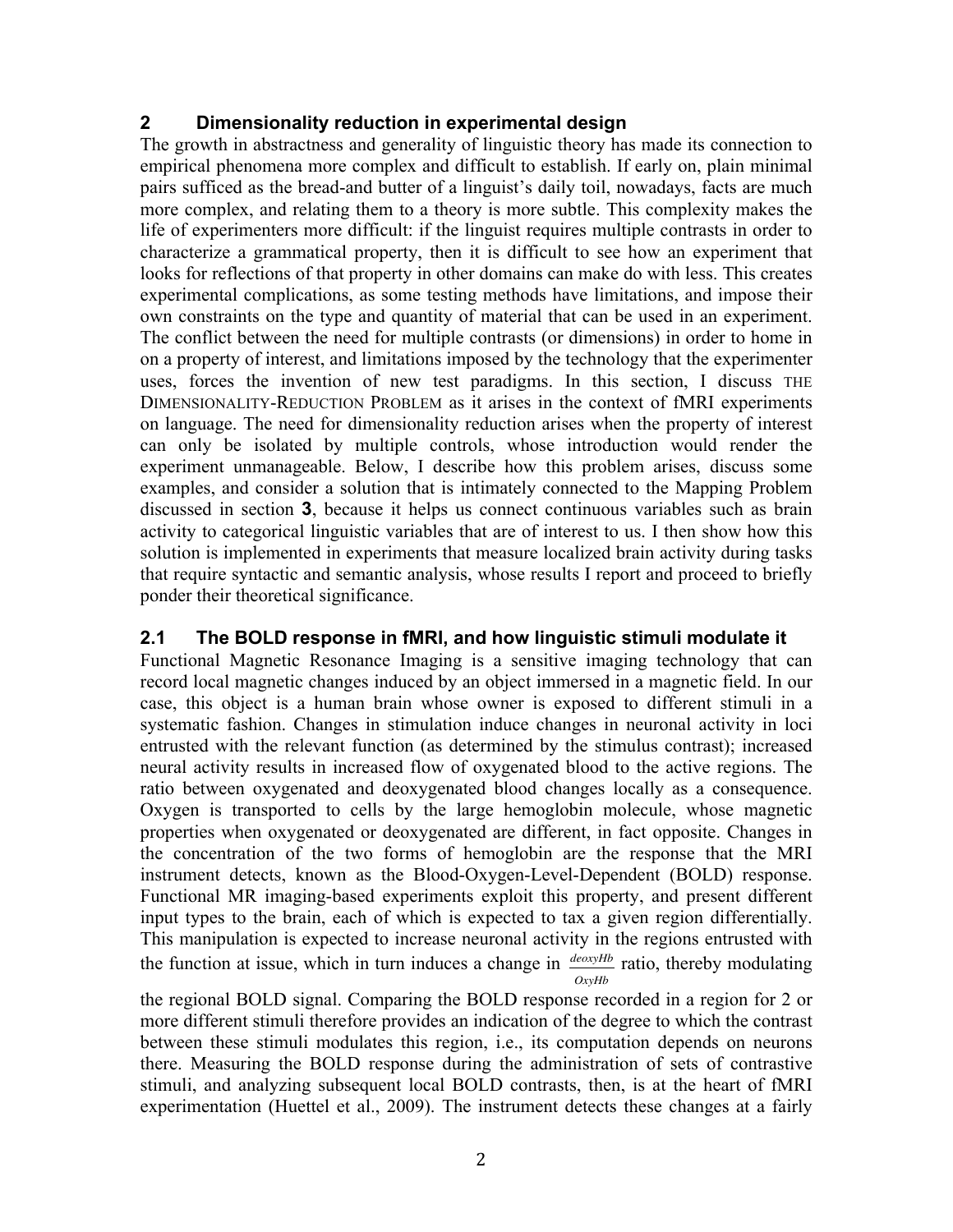high spatial resolution (though at a lower temporal resolution). The imaged brain is divided into voxels, small cubic volume units, each with a unique address in brain space. Signal intensity is sampled at each voxel repeatedly. Analyses compare intensities obtained for each condition within each voxel (or voxel cluster) 2 . When a lexical or syntactic manipulation is reported to have activated a particular brain region in fMRI, what the authors are saying is that the difference in the BOLD signal intensity between 2 conditions in a sufficiently large cluster of voxels located in this region differentiated the 2 types of stimuli that formed the experimental manipulation. fMRI can thus differentiate and localize the computation of linguistic properties and relations, and to test linguistic generalizations in terms of BOLD *signal location* and *signal intensity*. Typically, then, analyses "subtract" mean intensities in each voxel from one another, to test if given the variability observed, we can conclude that one effect mean is higher than the other.

## **2.2 Restricted stimulus sets and multiple comparisons**

Linguists contrast grammatical and ungrammatical strings in order to establish the boundary of the domain of application of a grammar. But neurolinguists, interested in neural mechanisms that support grammar, are forced to operate somewhat differently. To illustrate, the primary data for syntactic theory are typically  $\le$ string, label $>$  pairs – sentences paired with judgments elicited from people, e.g., marked with an asterisk for ungrammaticality or left unchecked as they are well formed. The label thus typically takes 2 values (where the relevant category, or dimension, is marked  $\pm$ ). In experimentation, however, the format of data is different. Experimental tasks take linguistic objects and pair them up with quantitative measures (success, time, BOLD signal intensity at a particular brain voxel). The results of such experiments effectively add a dimension to the primary data, resulting in triplets  $\leq$ string, label, quantity $\geq$  (e.g.,  $\le$ *John loves Mary*, +Grammatical, *n* $>$ ), where *n*, the quantity at issue – the dependent measure – is determined by the task, the paradigm, etc.

A concrete attempt to convert a linguistic contrast into an fMRI test, might help: it has been known since at least May (1977) that in some instances, multiple quantifiers in a sentence scope over one another in a manner that obeys island constraints – a typical diagnostic for syntactic movement. Sentence (1a) allows Wh-movement (1b); it is also ambiguous, allowing both surface (1c) and inverse scope (1d) of the 2 quantifiers. By comparison, (2) shows how an island constraint blocks both Wh-movement (2b) and inverse scope (2d). Only surface scope is allowed, leaving (2a) unambiguous – only one nurse told the story in (2a). This familiar correlation has been taken to support the conclusion that quantifiers move abstractly (Quantifier Raising at LF):

- (1) a. Some nurse wants to dance with every patient
	- b. [Which patient]i does [some nurse] want to dance with *t*i?
	- c. [Some nurse] wants to dance with [every patient]
	- d. [Every patient]i [some nurse] wants to dance with *t*<sup>i</sup>
- (2) a. Some nurse who danced with every patient fell.

- b. \*[Which patient] did some nurse who danced *t* fell?
- c. [Some nurse] who danced with [every patient] fell
- d. \*[every patient]i [Some nurse] who danced with *t*i fell

<sup>&</sup>lt;sup>2</sup> Alternatively, one can try to identify patterns of voxel activation all over the brain, without alluding to the particular time-series observed in a single voxel.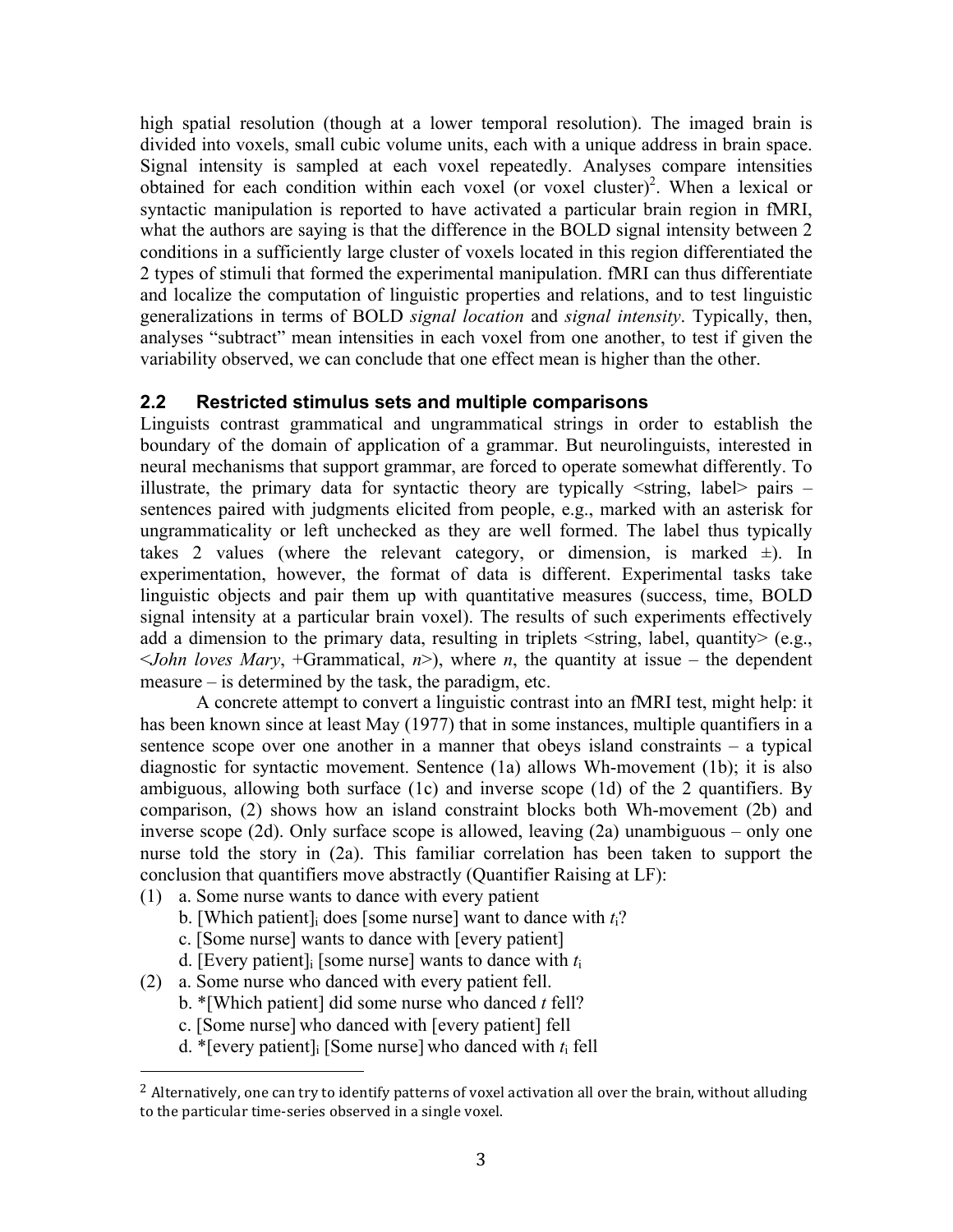Expressed in experimental terms (i.e., operationalized), this paradigm translates into a 2*x*2*x*2 design, with *Island*  $(+, -)$ , *Movement*  $(+, -)$  and *QR*  $(+, -)$  as factors with 2 levels (values) each. This results in 8 unique treatment combinations that correspond to the 8 examples in  $(1)-(2)$ , organized in Table 1:

| $\sim$        | Movement          |      | QR          |     |
|---------------|-------------------|------|-------------|-----|
|               |                   |      |             |     |
|               | $\left(1a\right)$ | (1b) | $(1c)=(1a)$ | 1d) |
| <b>Island</b> | 2a)               | 2b)  | 2c)         | 2ď  |

Table 1: experimental design for a Movement/QR test

The experiment seeks to test for *Movement* by *Island* as well as *QR* by *Island* interactions, an experimentalist's way of saying that movement (overt or covert) outside of an island affects the dependent variable – Grammaticality<sup>3</sup>. Linguistically, we can observe this interaction with no quantitative analysis: movement out of an island – both overt, of an Wh-phrase and covert, of a QNP – changes the sign of the dependent variable, Grammaticality, from "+" to "-", findings which point to the conclusion that overt and covert movement correlate, and give rise to the theoretical claim that QR is a species of syntactic movement.

In standard experiments, by contrast, the dependent variable is ordinal, in this case even continuous. Instead of a switch in grammatical status, we expect a change in the value of the continuous variable, detectable through statistical analyses.

Can we use fMRI to learn something about the relation between covert and overt movement? Perhaps, but it is difficult. To see that consider an attempt to design an fMRI test of the paradigm in (1)-(2). The first thought would be to use a grammaticality judgment task, and measure BOLD response as participants perform it. Evidence from fMRI that converges on the linguistic facts would be obtained when signal intensities would produce a *Movement* by *Island* interaction for both questions and wide scope readings. Crucially, this interaction would be recorded in the same voxel clusters, namely, in the same brain locus (or loci).

How would that work? The most common practice in the field is the "subtraction method": it begins by calculating the mean signal intensity *I* of the *Movement* conditions repeated for the *Island* factor, and finally, an interaction effect is calculated for both the for each voxel, and then effectively "subtracting" one from the other, i.e.,  $I_{+Mov} - I_{-Mov}$ , Wh-movement and the QR condition. If this effect is statistically significant, and followed by testing whether the difference is large enough (given statistical assumptions) to support the conclusion that the 2 means are different. The same procedure is then moreover, if it will be found in the same brain locus (or loci) for both overt and covert movement, we may have obtained neurolinguistic evidence in support of QR. The linguistic test seems to have been successfully converted into an fMRI experiment.

But upon reflection, problems with this experiment arise. Primarily, it is clear that the background assumptions required for the judgment of the Wh-movement and QR cells in Table 1, as well as the tasks performed, are very different: in the former, participants are requested to plainly detect violations of grammaticality; but in the latter,

<sup>&</sup>lt;sup>3</sup> There may be other expected effects under the OR view, which I now ignore (see Fox, 2003).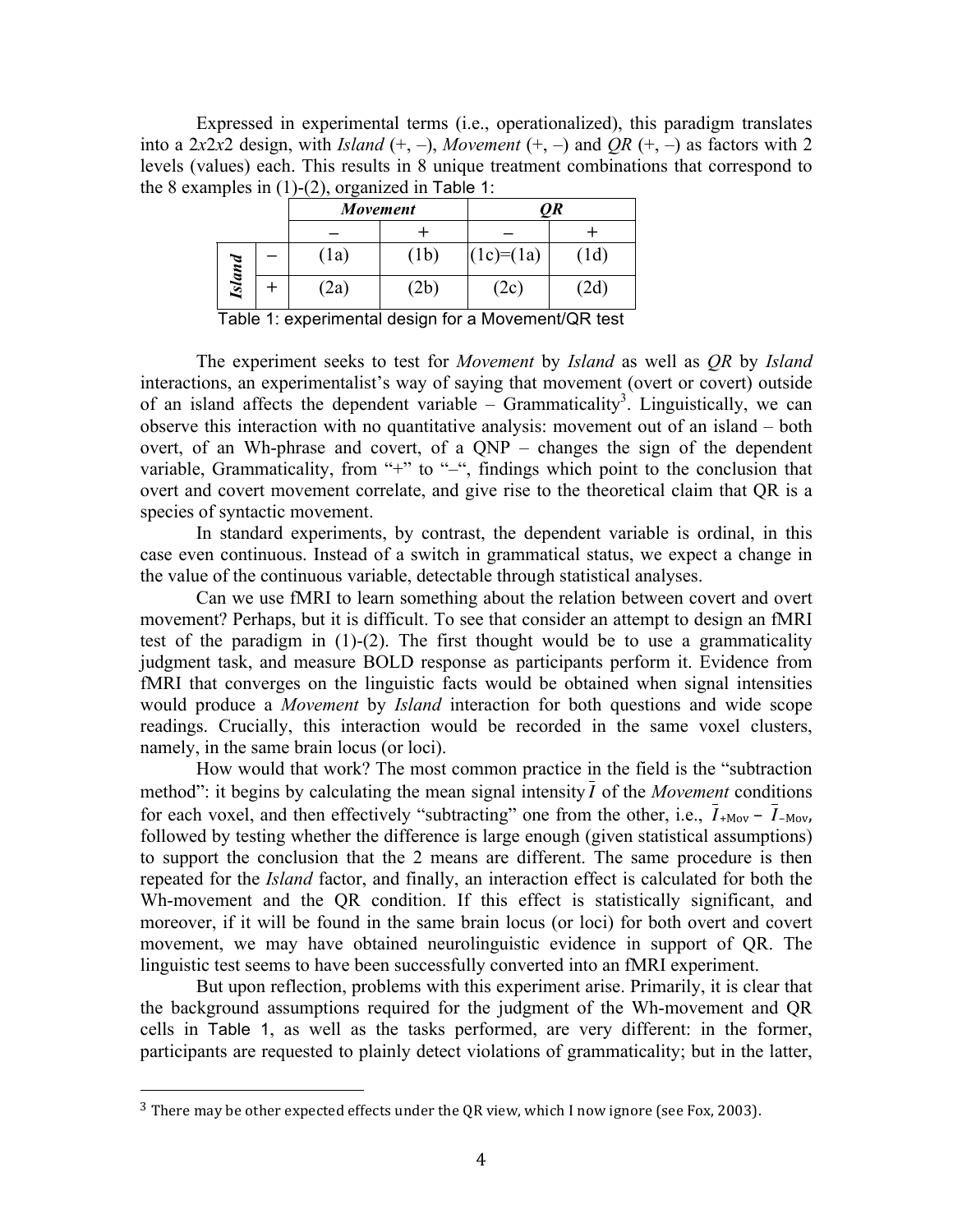they are supposed to reflect on the possibility of interpretations that follow from surface scope and inverse scope orderings of the quantifiers. The tasks are different from one another, and may require different cognitive resources. In addition, there are nonsyntactic features of stimuli: string length as measured by utterance time duration, number of words or syllables, phonological features, the presence of multiple quantifiers vs. R-expressions, and the like. The linguistic experiment is (mostly) indifferent to both the task, and stimulus properties: as long as the question is clear, controls can be added at will. The MR imaging instrument, however, may be quite sensitive to these dimensions of the stimuli. Direct comparisons between signal intensities of the Movement and QR conditions may thus be modulated not by the contrast of interest, but rather, by any of the above mentioned (and potentially other) confounding factors. A direct implementation of (1)-(2) in fMRI thus runs into difficulties due to the multiplicity of dimensions involved.

So, is the QR hypothesis testable in fMRI? On the design side, the answer is: perhaps, provided that special measures are taken – that a large number of controls be introduced to get around the problems: a control for task type, one for length, for the presence of multiple quantifiers vs. R-expressions, etc. This may be feasible, however each control condition would increase the size of the experiment, which would end up being cumbersome and long, perhaps too long. There are limitations to the duration of experiments: participants become fatigued and lose concentration, and may become claustrophobic and ask to leave the magnet prior to the completion of their test session.

On the analysis side, problems arise as well: a larger experiment would require additional statistical analyses, which might undermine the reliability of the results, due to too many comparisons that increase the chance of analytic error. <sup>4</sup> Increasing the dimensionality may not be the way to go. This difficulty may be the reason, in fact, that a test of the QR hypothesis (and of related issues) has not yet been carried out in fMRI.

The proliferation of necessary controls is indeed a problem that has plagued the field, making research through the subtraction method difficult, as it can only be effective with minimal pairs, contrasting in one feature, but identical across all syntactic and nonsyntactic features. Consider Ben-Shachar *et al*. (2004), in which we tested the claim that syntactic movement activates Broca's region using a contrast between the Hebrew declarative (3a) and left-dislocated (3b) sentences (translated into English below):

(3) a. Danny gave the red book to the professor from Oxford.

 

b. [To the professor from Oxford]i Danny gave the red book *t*i.

Stimuli appeared to consist of truly minimal pairs, as they contained the same words, meaning that they were controlled for size, length, phonological shape, lexical content, and the like. The "subtraction method" obtained a higher BOLD response for (3b) than for (3a) in a relatively large cluster of contiguous voxels in Broca's region. This was considered a welcome result, consistent with findings from aphasia, as well as from other imaging studies. It seemed to fortify the conclusion that mechanisms for the analysis of syntactic movement in comprehension are supported by neural machinery in

 $4$  It is also important to note that an interaction effect between signal intensities of the Movement and Island conditions for both Wh-movement and QR would not suffice to support a conclusion that the two relations share neural representation. Recall that in fMRI, both signal intensity and signal location are the relevant dimensions. For this conclusion to be supported, the interaction for both must therefore be found in the same brain loci.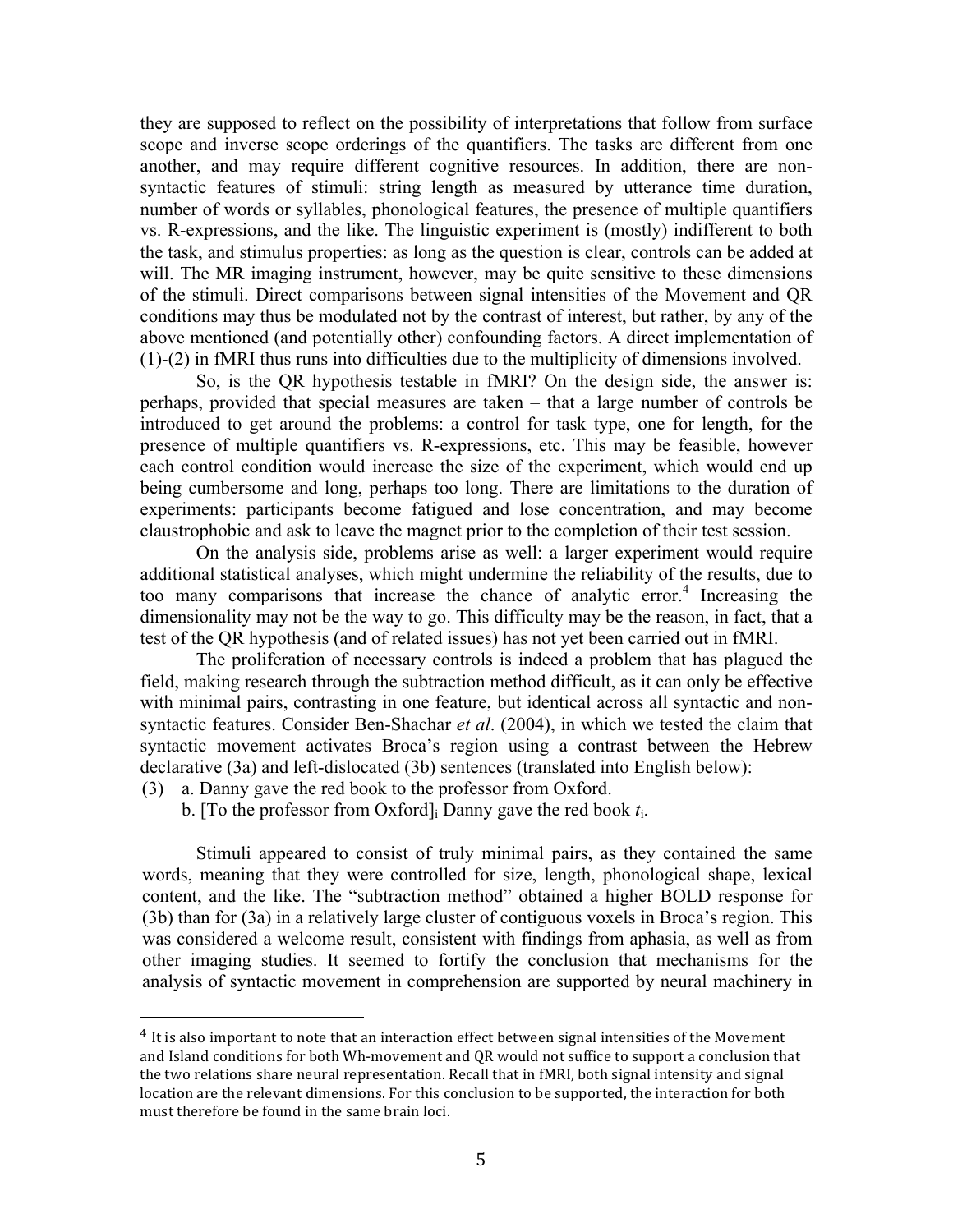this brain region (Grodzinsky, 1986, 2000). But is movement the sole dimension here? A reader may quickly realize that the activation contrast may be due to other factors: syntactic movement here serves semantic focus, making (3b) mean that *the professor from Oxford*, and no one else among the characters under consideration, received the red book<sup>5</sup>. The same meaning can be obtained for (3a) if this NP is stressed. Still, (3a-b) contrast in either stress or meaning, in addition to overt movement. We can introduce more controls, but that, as we have seen, might render the experiment unfeasible. Teasing apart multiple factors, then, is exceedingly difficult if done through direct contrasts.

In other words, the subtraction logic would work for tests in which every pair of conditions contrasts in exactly one property, the *Property Of Interest* (POI henceforth). We expect the net effect of the POI on the dependent variable (BOLD response in a designated cluster) to be solely determined by this contrast. Voxels in which a significant signal intensity difference is found are taken as involved in the processing of the POI. But if the contrast involves stimuli that differ on multiple dimensions as in the cases just discussed, its net effect cannot be attributed to a single property. We must reduce this problem from a multi- into a uni-dimensional one.

#### **2.3 Reducing dimensionality – going parametric**

Parametric experimental designs come to our rescue. They enable us to reduce the dimensionality of the contrast to the desirable single dimension, although at a cost of additional (yet reasonable) assumptions. The basic idea of parametric designs is the abandonment of direct comparisons for indirect ones: since comparing 2 conditions to one another is problematic, a parameter is chosen, such that when nested in each condition, its values are predicted to affect the cognitive/linguistic POI in a manner that differentiates between the conditions. This enables within-condition comparisons, namely comparisons between sub-conditions, which differ from one another only in the value of the nested parameter. Regions supporting the POI would be discovered thus: if conditions are indeed different in terms of the POI, then the parametric manipulation would modulate the BOLD response differentially: in the +POI regions, changes in parametric values in condition A (but not B) would strongly modulate the BOLD response; in –POI regions, it would be changes in parametric values in condition B (but not A). Crucially, these changes would be detected when the A sub-conditions are compared to one another, and likewise, the B sub-conditions. Big parametric effect would indicate voxel involvement, and the parametric effects for A and B can be calculated and compared. The neural basis of the POI would be discovered through the calculation of relative parametric effects, and without direct comparisons between conditions that differ on multiple dimensions. An example might help.

Cognitive psychologists refer to Working Memory (WM) as the active temporary store used in rapid cognitive tasks (Baddeley, 1997). The need to store items temporarily taxes WM increasingly as storage duration goes up. Increased cognitive effort (load) results in increased neural activity in the areas entrusted with WM. Cognitive psychologists further suppose that WM comes in several varieties: one for verbal tasks, another for visual tasks, etc. Distinct types of WM should be supported by distinct neural

<sup>&</sup>lt;sup>5</sup> We could actually try to control for this confound by imposing emphatic stress on *the professor from Oxford* in (3a) so it express the same meaning as (3b). But that would introduce another potential confound: stress.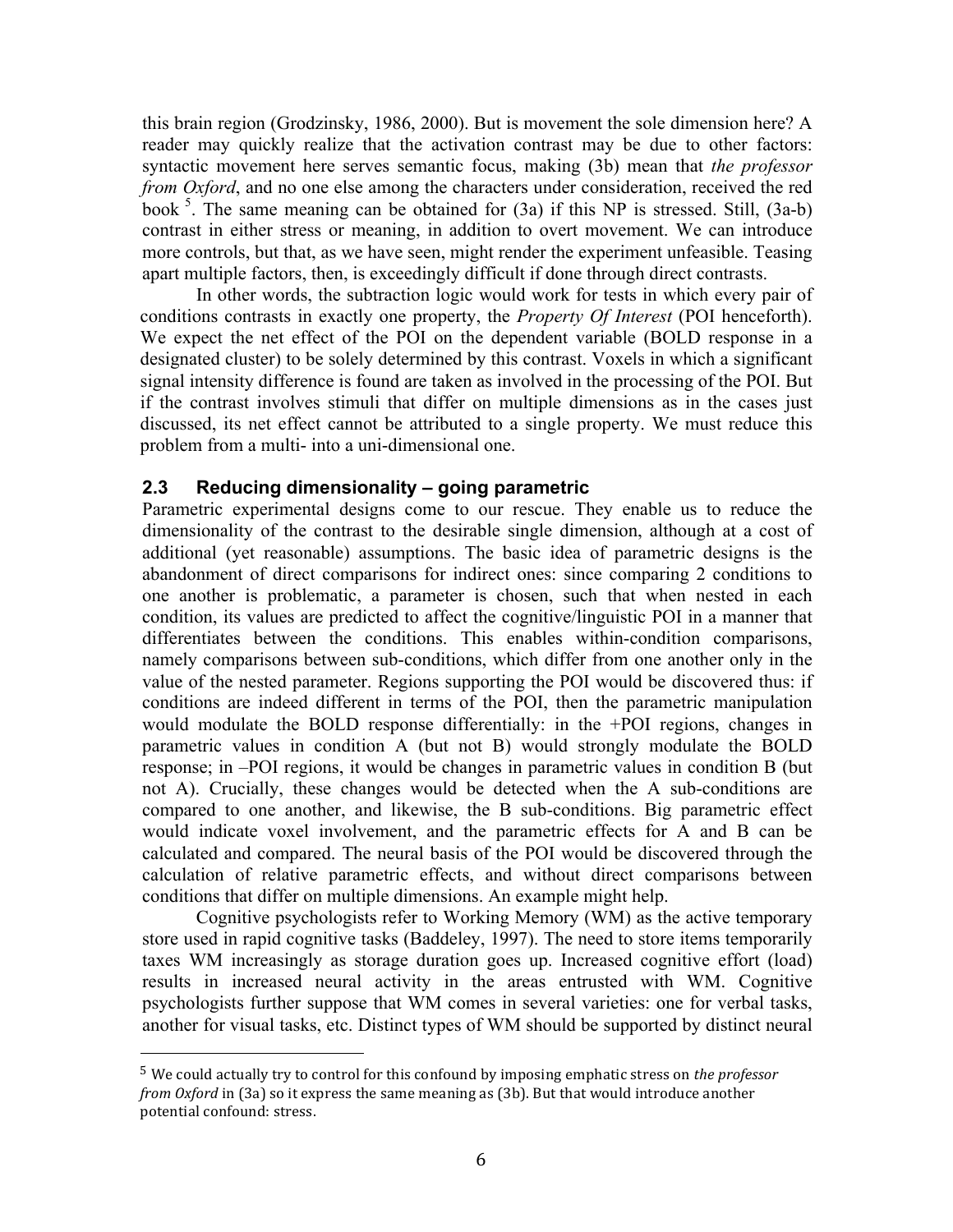machinery. Thus a parametric manipulation – increasing WM load – on several WM types should result in differential effects: if distinct brain regions are entrusted with each WM type, then increased storage duration should modulate the BOLD response differentially. Pursuing this line of reasoning, Braver et al. (1997) sought to demonstrate that a load increase in verbal WM selectively modulates a certain brain area. Verbal WM is said to store "verbal" material temporarily, and to be distinct from other sorts of WM. They used the well-known *n*-back paradigm: participants are presented with a sequence of single items; for each item s/he has to indicate (through a yes/no button push) whether it is identical to a specified one (e.g., the letter "*m*"), or to an item that may be the previous one, the *2*-back one, or the *3*-back one. A BOLD response curve can now be charted within condition for each brain region of interest, and different WMs can be subsequently teased apart without a problematic direct comparison ("subtraction").

Braver et al. showed letter sequences in the "verbal" condition, and sequences of faces in the contrasting visual condition. The POI was therefore WM type, and item distance (red arrows) was the nested parameter, resulting in 6 sub-conditions (Figure 1A). The "verbal" WM condition is shown in Figure 1B and the visual WM in Figure 1C, see Smith & Jonides, 1999 for a review and a model):



Figure 1: the parametric *n*-back task with item-distance as the parameter

Braver et al. succeeded in teasing the two WMs apart: they found that the intensity curve in Broca's area for  $0 \le n \le 3$  in the verbal WM task was quite different from that obtained for the visual WM task. Their results, then, were obtained through an indirect comparison between conditions, and without "subtraction": they compared the slopes of the signal intensity curve obtained for each condition as a function of the change in value of the nested parameter (i.e., comparison of 2 linear effects). In Broca's region, then slope for "verbal" WM (the linear effect of the *n*-back parameter) was much steeper than that of the visual one, leading to the conclusion that "verbal" WM is distinct from its visual counterpart, and is further supported by neural tissue in Broca's region.

#### **2.4 Application 1: parametric studies of syntactic movement**

The study of syntactic modularity in the brain also faced the problem of multidimensionality. Suggestions that syntactic movement was supported by Broca's region (Grodzinsky, 1986; 2000) were based on evidence from aphasia as well as functional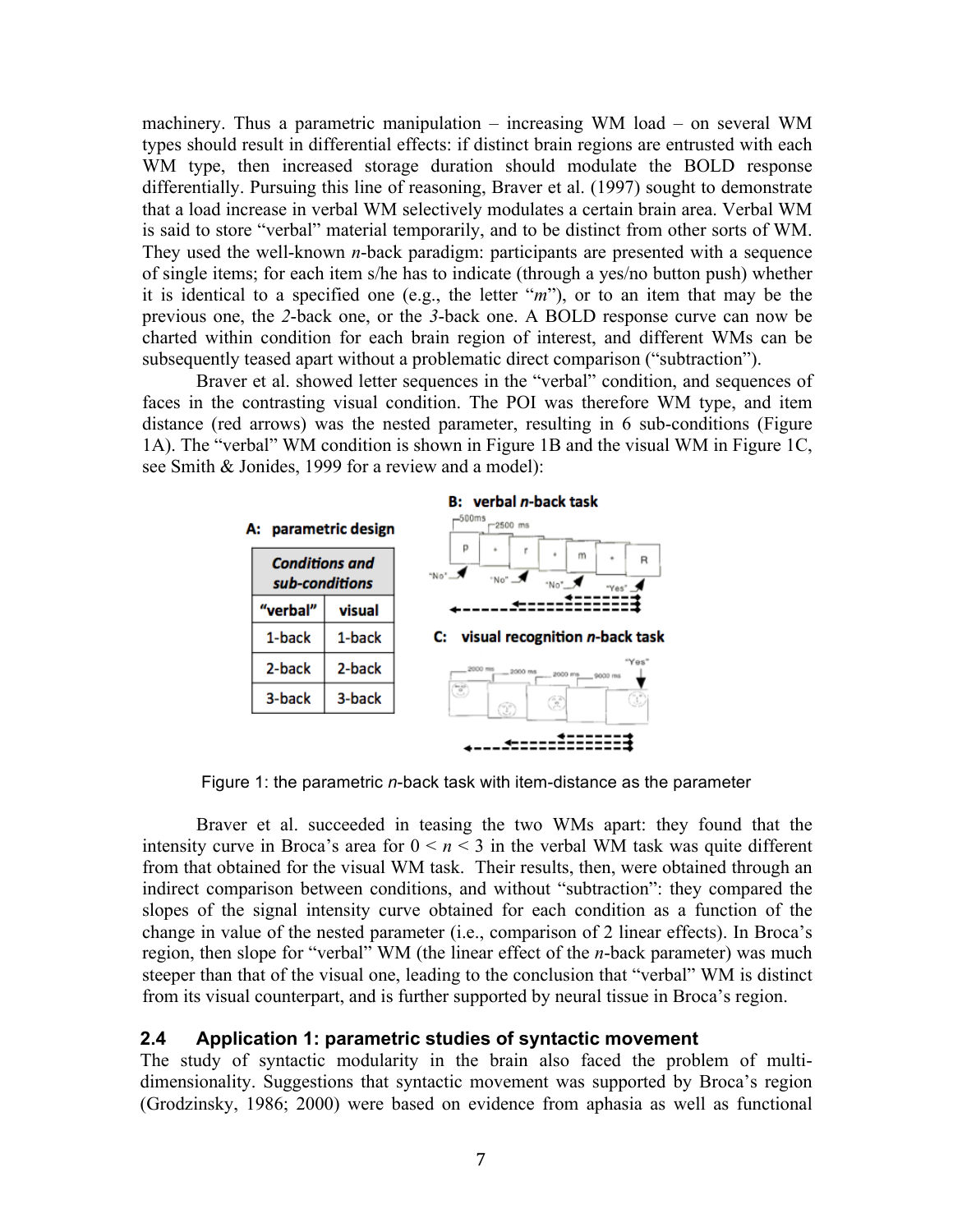imaging (notably Ben Shachar et al., 2003; 2004; Friederici et al., 2006; Grodzinky & Friederici, 2006). The latter studies were done through direct contrasts, and thus suffered from the multi-dimensionality problem. Andrea Santi and I parameterized the experimental paradigm, so that comparisons would be done indirectly. We had the *n*-back results in mind, and while "verbal" WM as conceived by Braver et al. could not be linked to syntax directly, we considered the possibility that that elevated signal intensity for movement found in fMRI in health reflects WM recruited to maintain trace/antecedent dependency, not syntactic effort (and likewise, the syntactic movement deficit in Broca's aphasia). To distinguish the movement and the WM accounts, and test for movement specificity in Broca's region, we looked for an intra-sentential dependency *other than*  movement requiring a temporary store. Binding was a natural candidate, and we emulated the *n-*back design in an experiment that compared sentences with movement with those containing binding. The POI was  $\pm$ movement, with both sides of the contrast containing a dependency relation, in which dependency distance was increased, similar to *n*-back. A distance parameter *d* increased the size of the dependency relation, where the values of *d* were obtained by increasing the number of *intervener NPs* between the two co-dependent elements in the same manner across conditions (Santi & Grodzinsky, 2007):

| <b>Conditions and sub-</b><br>conditions |                |  |
|------------------------------------------|----------------|--|
| <b>Movement</b>                          | <b>Binding</b> |  |
| 1-back                                   | 1-back         |  |
| 2-back                                   | 2-back         |  |
| 3-back                                   | 3-back         |  |

Table 2: a skeletal parametric design for the Movement/Binding study

| (4) | Movement <sup>6</sup>                                                                                           |
|-----|-----------------------------------------------------------------------------------------------------------------|
|     | a. <i>l</i> -back The man and the mother of Jim love the woman who Kate burnt $\triangleleft$                   |
|     | NPNPNPThe womanNPt                                                                                              |
|     | b. 2-back The mother of Jim loves the woman who the man and Kate burnt $\triangleleft$                          |
|     | $\ldots$ NP $\ldots$ NP $\ldots$ The woman $\ldots$ NP $\ldots$ NP $\ldots$ t                                   |
|     | c. 3-back Kate loves the woman who the man and the mother of Jim pinched $\triangleleft$                        |
|     | $NP The womanNPNPNPP$                                                                                           |
| (5) | <b>Binding</b>                                                                                                  |
|     | a. $0$ -back <sup><math>\prime</math></sup> The sister of Kim assumes that Anne loves the man who burnt himself |
|     | $NPNPNP$ the man $$ himself                                                                                     |
|     | b. <i>1-back</i> The sister of Kim assumes that the man who loves <i>Anne</i> burnt himself                     |
|     | $NPNP$ the man $NP$ himself                                                                                     |
|     | c. 2-back Anne assumes that the man who loves the sister of Kim pinched himself                                 |
|     | $NP$ the man $NP$ $NP$ himself                                                                                  |

 $6$  Stimuli are cumbersome, but they are all of the same size, containing no confounding variables.

<sup>&</sup>lt;sup>7</sup> Note that in (4), 1<*n*<3, whereas in (5),  $0 < n < 2$ . This difference is immaterial: absolute values don't matter, but rather, rate of change in *n*. The 2 conditions are equal in this respect.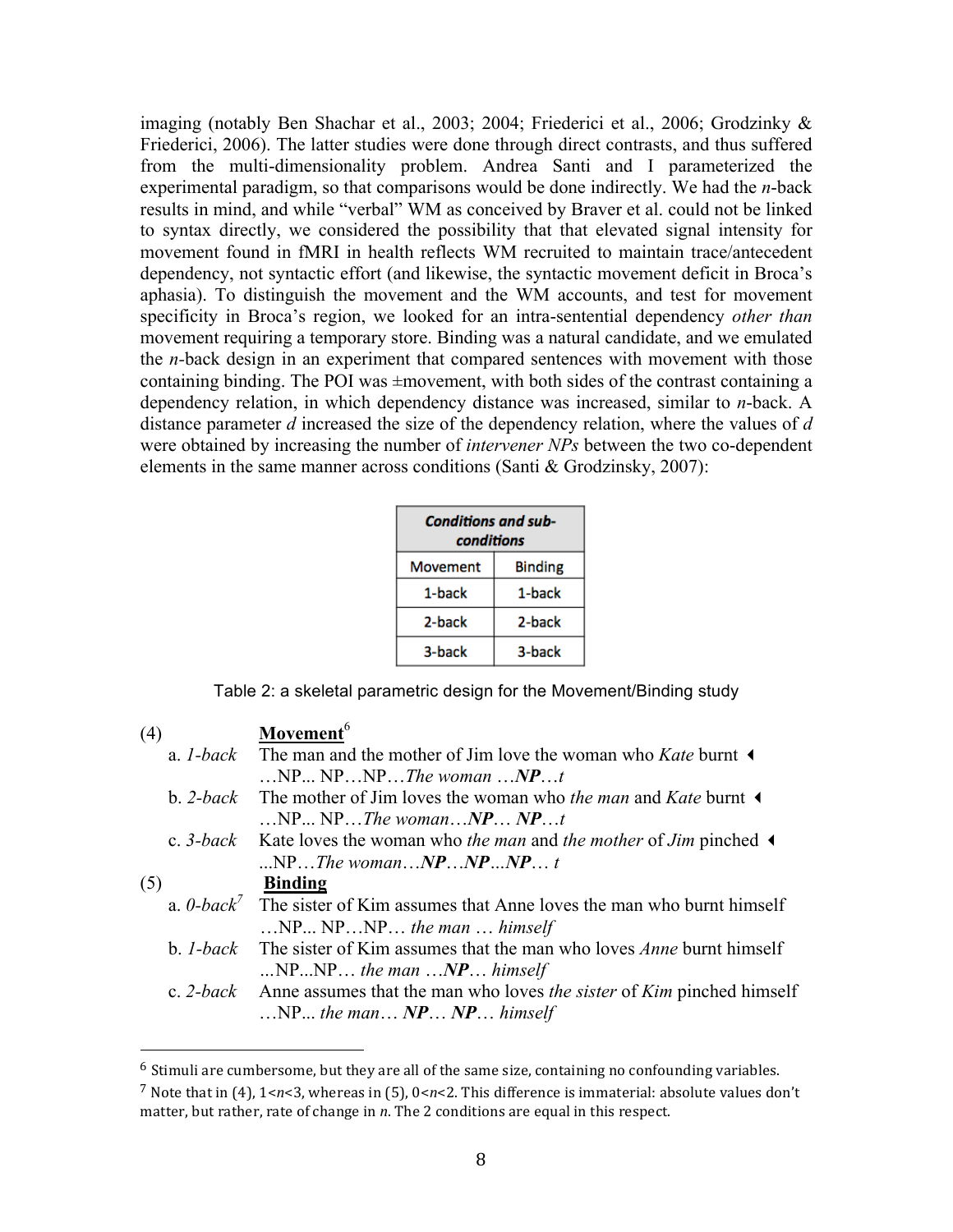We presented these sentence types<sup>8</sup>, measured subsequent changes in BOLD response, and compared the rates of signal change in both conditions. We found voxel clusters where signal intensity change rate as *d* went up (linear effect) in the Movement condition (4a-c) was significantly higher than its Binding analogue (5a-c). This comparison discovered the net effect of the POI on BOLD response. Movement localized in the anterior part of Broca's region (Brodmann's Area 45), where change in *d* in the Binding condition had virtually no effect. An isolable neural component for movement was thus discovered with no direct comparisons, as the parametric design reduced contrast dimensionality. Related studies have been carried out: in German. Scrambling and Movement were compared indirectly through a distance parameter (Makuuchi et al., 2010); in English, a hierarchically defined *d* was deployed (Santi et al., 2010).

# **2.5 Application 2: parametric studies of quantifier calculation**

The successful deployment of a parameter in syntactic stimuli motivated new attempts. We moved to study quantification and its relation to the neurocognitive analysis of numerical quantities in fMRI. Leads from earlier studies suggested the existence of neural structures that distinguish between numerical quantities and number words (Cohen & Dehaene, 2001); other studies distinguished between quantifier types (McMillan et al., 2005; Troiani et al., 2008). However, these were "subtraction" studies, and so doubts linger on: the quantifiers compared differed not only in their semantic properties, but also phonologically, morphologically and syntactically (cf. *no*, *many*, *exactly two, less than three*). In other words, it is not clear that sentences with quantifiers can be compared through subtraction without confounds. In Heim et al. (forthcoming), we introduced a new *Parametric Proportion Paradigm* (PPP) to investigate proportional quantifiers.

The PPP exploits the fact that quantifiers that pertain to a part of a whole are consistent with more than one scenario about proportions: as long as the proportion of the relevant property of their restrictor in a scenario satisfies they denotation, the sentence is true. Thus (6a,b) are true in several scenarios in Figure 2:

- (6) a. Most circles are blue.
	- b. Many circles are blue.



#### Figure 2: example visual stimuli for the PPP

We used such scenarios to investigate the fine neural structure of numerical analysis, and its relation to that dedicated to semantic analysis. Participants were inside the MRI machine, and were asked to verify auditory sentences with proportional quantifiers against visual scenarios, under time pressure. Each sentence was followed by a scenario containing 50 quasi-randomly positioned circles<sup>9</sup> with varying radii, divided into 2

 $8$  The task was grammaticality judgment, which means that  $(4)$ -(5) represent about half our stimuli. Ungrammatical sentences were used, but the BOLD response to these was not analyzed.

 $9\,$  50 was chosen to avoid subitizing.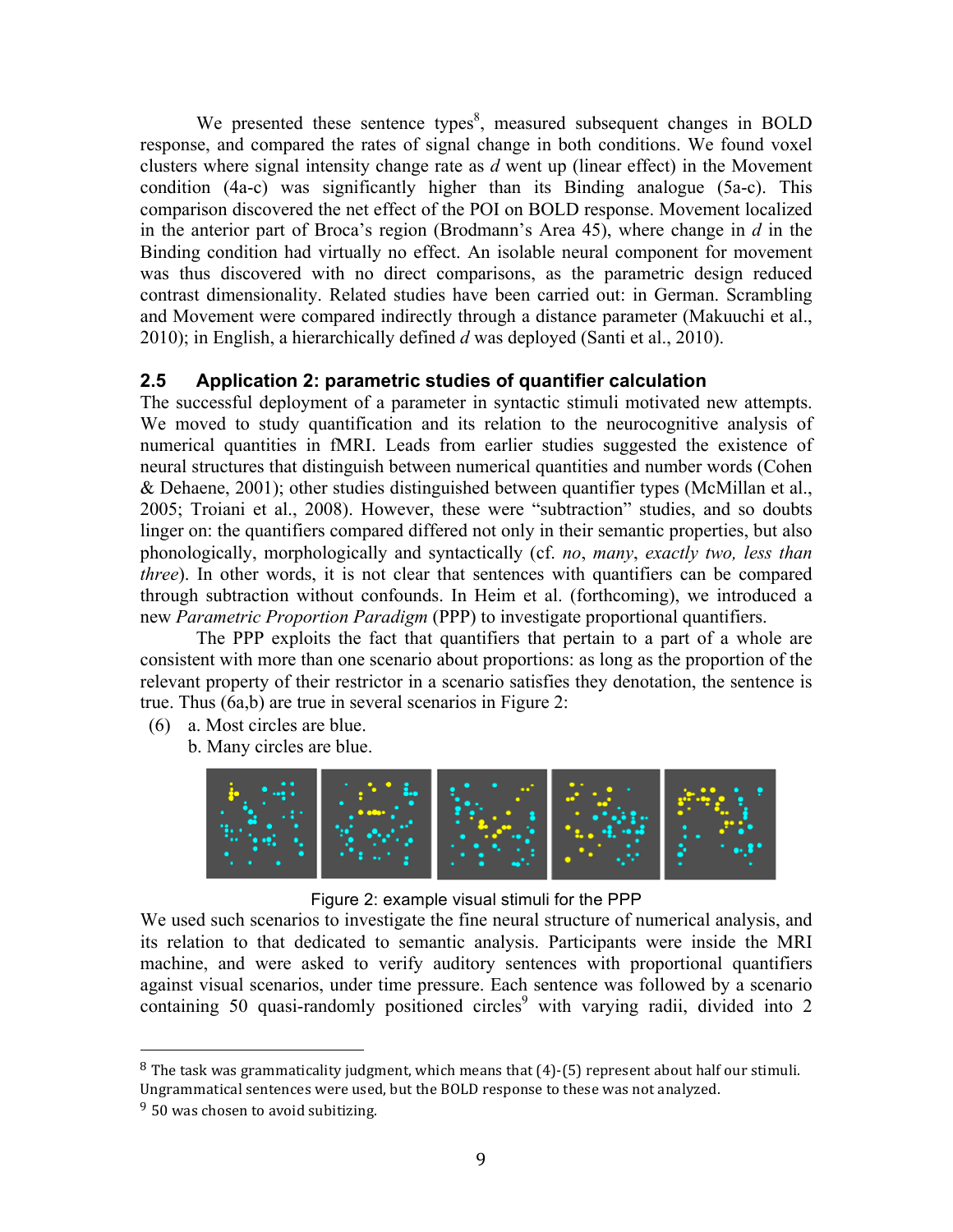contiguous clusters of blue and yellow. The truth or falsity of each sentence depended on the quantifier, and on blue/yellow proportion (Figures 2-3). Judgments became more difficult as blue/yellow proportion approached 1, which resulted in elevated RTs.



Figure 3: the course of a PPP trial

Proportion and RT were the parameters. Instead of comparing BOLD responses for the different quantifiers to one another, we plotted the way each proportion (5/50, 10/50,…,45/50 blue) modulated the BOLD response for each individual quantifier; we did the same with RT. We could then compare the curves. Once again, nested parameters reduced the multiple differences between conditions to the POI.

We used 6 German quantifiers, divided along two axes (Table 3)<sup>10</sup>: a. Polarity – negative and positive quantifiers (rows). Thus *less-than-half* contains a negative element that its positive cousin *more-than-half* is lacking. This contrast has special linguistic significance in German and Dutch, allowing scope splitting in certain contexts (e.g., Jacobs 1980; Penka 2007; Rullmann 1995; de Swart 2000). **b**. Degree vs. Proportion quantifiers (columns): the former denote a comparison of the numerosity of their restrictor to the numerosity of some quantity, large to a contextually determined degree  $d_C$  (Partee, 1988). The latter denote a proportion expressed through set relations (Hackl, 2000; 2009). Resulting entries are roughly these (irrelevant details are suppressed):

|            | <b>Fixed standard of Comparison</b>                                                                                                             | Contextual standard of Comparison                                                                                                                                             |
|------------|-------------------------------------------------------------------------------------------------------------------------------------------------|-------------------------------------------------------------------------------------------------------------------------------------------------------------------------------|
| NEG        | [Less-than half][(C)(B) = true iff $ C \cap B $ < $ C - B $                                                                                     | $\llbracket \text{few} \rrbracket = \lambda d\lambda x \in D$ . Num $(x) \leq d_C \< 1$<br>$\llbracket$ fewest $\llbracket = \lambda d\lambda x \in D$ . Num(x) << $d_C \> 1$ |
| <b>POS</b> | $\llbracket \text{More-than half} \rrbracket(C)(B) = \text{true iff }  C \cap B  >  C - B $<br>$[Most](C)(B)$ = true iff $ C \cap B $ > $ C-B $ | $\llbracket \text{many} \rrbracket = \lambda d\lambda x \in D$ . Num(x)>d <sub>C</sub> & x>1                                                                                  |

Table 3: partial design of the Heim et al., experiment

This rich design localized and separated different calculation types. It also enabled comparisons between quantifier types. In particular, it uncovered a Polarity brain locus, where negative quantifiers produced higher signal intensity than positive ones<sup>11</sup>.

<sup>&</sup>lt;sup>10</sup> viele, wenige, mehr-als-die-Hälfte, weniger-als-die-Hälfte, die meisten, die wenigsten.

<sup>&</sup>lt;sup>11</sup> Only 4 quantifiers entered this analysis: *viele, wenige, mehr-als-die-Hälfte, weniger-als-die-Hälfte.*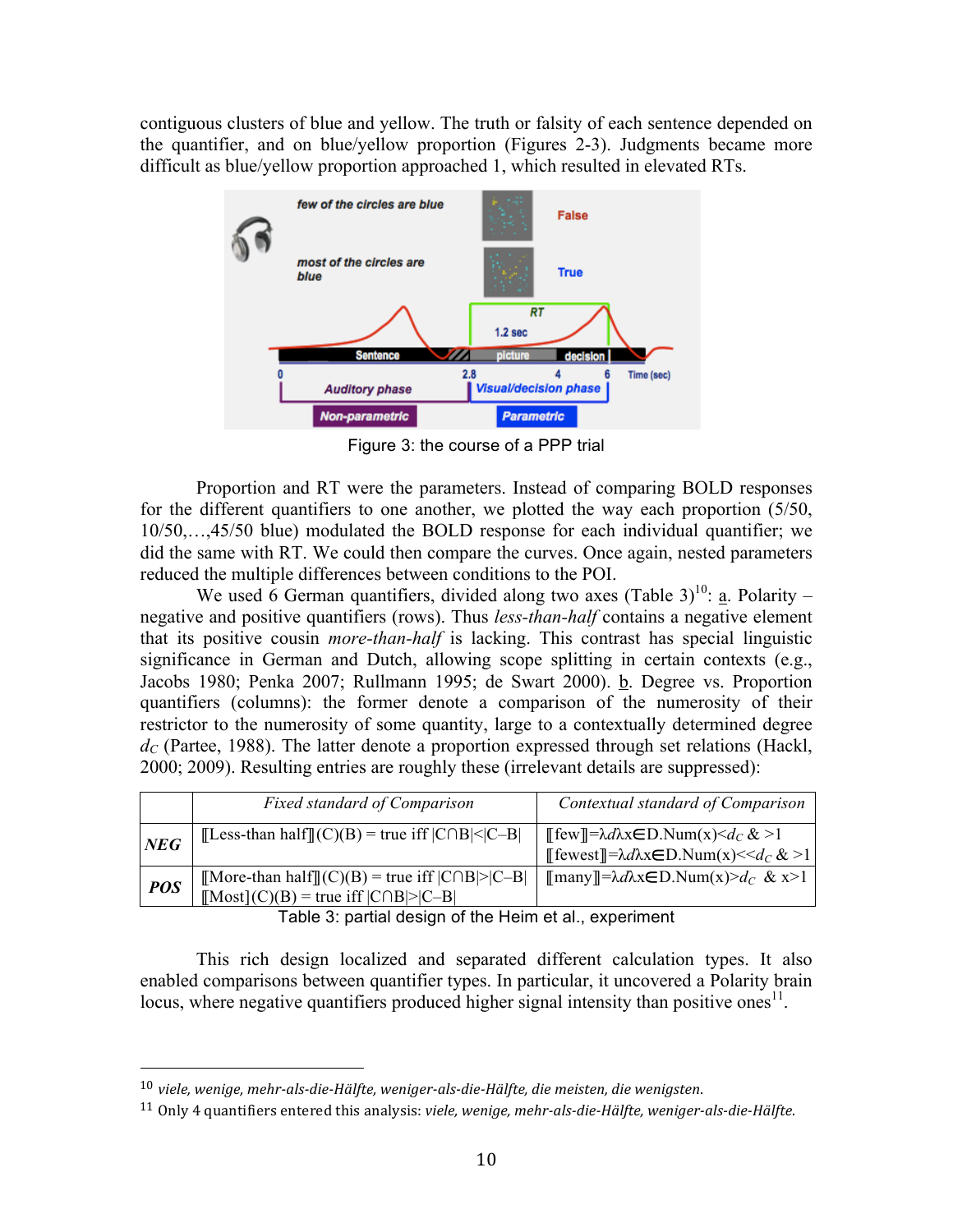#### **2.6 Hints for a movement analysis for split negative quantifiers?**

German and Dutch negative indefinites allow for split  $\text{scope} - (7)$  is 3-way ambiguous:

| (7) | Du musst keine Krawatte anziehen                   |                           |  |  |
|-----|----------------------------------------------------|---------------------------|--|--|
|     | You must no tie<br>wear                            |                           |  |  |
|     | a. 'It is not required that you wear a tie.'       | $\neg$ > must > $\exists$ |  |  |
|     | b. There is no tie that you are required to wear.' | $\neg$ > $\exists$ > must |  |  |
|     | c. 'It is required that you not wear a tie.'       | $must \ge  \ge$ $\exists$ |  |  |

Briefly, (7a) is the relevant reading here: the modal *musst* splits *kein* into negation and an existential. There seems to be a consensus on the contextual restrictions on scope splitting – it only occurs with certain types of intensional predicates; the puzzle concerns the analysis: some authors propose a lexical decomposition analysis in which negation moves to outscope the intensional predicate (Rullman, 1995; Penka, 2007), whereas others avoid decomposition by invoking devices like quantification over properties (e.g., de Swart, 2000). Can experimental data adjudicate between the two approaches?

Proportional and degree quantifiers exhibit the same 3-way ambiguity. Only the split reading, on which we focus, is presented below:

| (8) | a. Du musst weniger-als-die-Hälfte der Äpfel<br>essen        |                              |
|-----|--------------------------------------------------------------|------------------------------|
|     | You must less-than-half<br>of the apples eat                 |                              |
|     | It is not required that you eat half or more of the apples'  | $\neg$ > must > $\geq$ ½     |
|     | b. Du musst wenige der Äpfeln<br>essen                       |                              |
|     | You must few of the apples eat                               |                              |
|     | 'It is not required that you eat $n > d$ -many of the apples | $\neg$ > must > -er > d-many |

Heim et al. therefore used quantifiers that allow scope-splitting. Still, on the face of it, this experiment does not bear on the scope-splitting debate, because none of the sentences used provided the right context for scope splitting. But I would like to point to two aspects of these results that are nonetheless suggestive: a. signal intensity was higher for negative quantifiers, but what about location? The Polarity contrast is semantic, and so, the activation of meaning related regions is expected. Surprisingly, however, Polarity modulated the anterior portion of Broca's region, namely Brodmann's Area 45 – precisely the area modulated by syntactic movement in the experiments reported above, and within the region damaged in Broca's aphasia, which leads to a movement deficit.

Next, consider behavior: when participants' verification times were examined, their RTs for sentences with negative quantifiers were significantly longer than those for the positive ones. Why would that be? There is little evidence that in general, negative expressions take longer than positive ones; ours seems a result restricted to the present materials. An account of it must be tied to the properties of the contrast at issue, namely negation. It is hard to imagine how a non-decompositional account would derive it.

The RT data suggest decomposition; the fMRI data hint at movement. And so, to hope that these results are not accidental seems reasonable. True: they are at best preliminary hints, and more work is required; yet if true, these convergent results provide neurological and behavioral arguments not only for a movement analysis of split scope, but also, for the fine structure of the representation of linguistic ability in neural tissue.

This concludes the section. With these results in mind, we can move on to issues of experimental data analysis.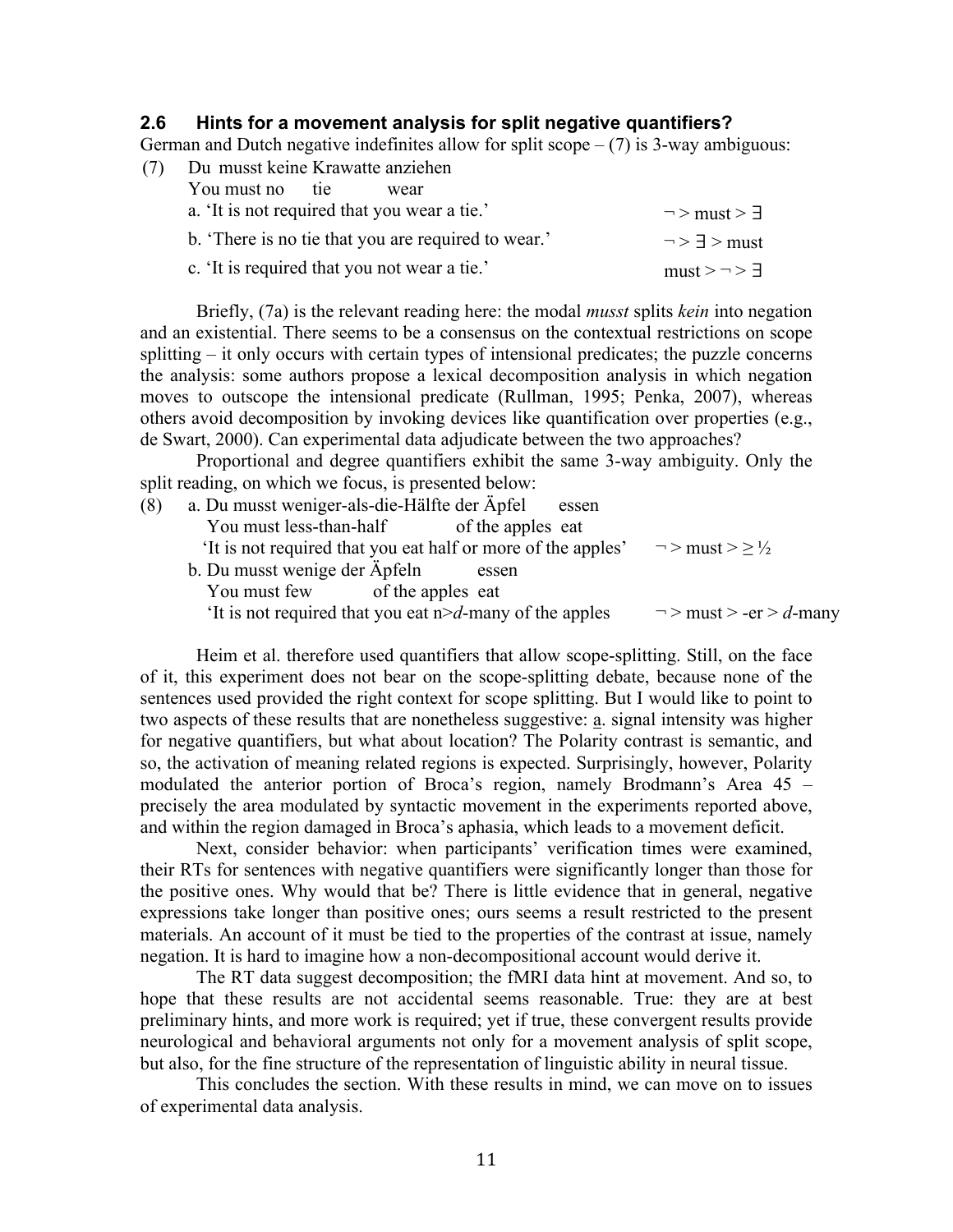#### **3 The Mapping Problem – from categorical to ordinal variables**

# **3.1 From representations to syntactic error patterns: aphasia**

The primary data for syntactic theory are typically  $\le$ string, label $>$  pairs – judgments elicited from people, e.g., sentences marked with an asterisk for ungrammaticality or left unchecked as they are well formed. The label thus typically takes 2 values (where the relevant category, or dimension, is marked  $\pm$ ). In experimentation, however, the format of data is different. Experimental tasks take linguistic objects and pair them up with quantitative measures (success, time, brain activity). The results of such experiments effectively add a dimension to the primary data, resulting in triplets <string, label, quantity> (e.g., <*John loves Mary*, +Grammatical, .8*sec*>), where dependent measure – the quantity  $-$  is determined by the task, the paradigm, etc.

This section focuses on experiments with linguistically deficient populations – normally (or pathologically) developing children whose mastery of language is not yet complete, or adults missing part of their language. Theories of linguistic representation are usually put to the test in these populations when performance levels on different construction types are pitted against one another; error rates are a commonly used dependent variable. For concreteness, consider an experiment designed to compare comprehension performance on subject-relative clauses to that on object-extracted ones. A typical comprehension probe requires participants to assign theta-roles by choosing one of 2 pictures (the boxes below). Usually, *n* tokens of each sentence-picture pair type ("trials") are presented. Given *m* successes,  $0 \le m \le n$ , the score is the pair  $\le m$ ,  $n > 12$ . This is a forced binary-choice design, where  $\mathcal{L}$  signifies a correct answer and  $\mathcal{L}$  marks an error:

(9) **sentence Picture response** a. The elephant who is pushing the monkey is grey b. The monkey who the elephant is pushing is grey

 

| Picture | respons                                                             |                        |
|---------|---------------------------------------------------------------------|------------------------|
|         | $\mathcal{L}$ : e $\rightarrow$ m $\mathcal{L}$ : m $\rightarrow$ e | $\leq m, n \geq$       |
|         | $\frac{1}{2}$ : m e $\frac{1}{2}$ : e m                             | $\langle l, n \rangle$ |

In (9), both answer options are presented concomitantly. Rates of correct responses and errors are therefore coupled: *m* correct choices dictate *n-m* errors.<sup>13</sup>

How are such data analyzed and brought to bear on the theory? Usually, a statistic reflecting performance differences between pairs of conditions is typically reported. It is the result of a test of whether the level of performance on one type is higher than that on others, which should help deciding between different theories. Test specifics depend on the assumptions made, but essentially, in (9) the question is whether, given *r* participants, the mean proportions of correct trials per condition  $\bar{\mu} = \sum_{n=1}^{\infty} \frac{m}{n}$ *i*=1 *r*  $\sum_{i=1}^{r} \frac{m/n}{\overline{v}}$ ,  $\overline{v} = \sum_{i=1}^{r} \frac{l/n}{\overline{v}}$ *<sup>i</sup>*=<sup>1</sup> *r*  $\sum_{n=1}^{\infty}$  are statistically distinguishable from one another. Conclusions are drawn on this basis.

<sup>&</sup>lt;sup>12</sup> The representation of results not as a proportion, but as  $\lt$ #successes, #trials> is due to the relevance of the latter quantities: everything else equal, the higher the number of trials, the lower the variance. With a high number, the reliability of comparison is high (i.e.,  $\langle 2,4\rangle$  is less informative than  $\leq$ 20,40), and this quantity should therefore be taken into account (cf. Drai & Grodzinsky, 2006).

 $13$  The experiments described above have a cousin, in which a single picture accompanies each sentence, which participants deem true or false. This design features *n* presentations of each picture per sentence type. True and False responses per condition are decoupled, rendering error rates independent. A richer picture emerges, whose richness may have theoretical consequences (cf. Chien & Wexler, 1990; Grodzinsky & Reinhart, 1993).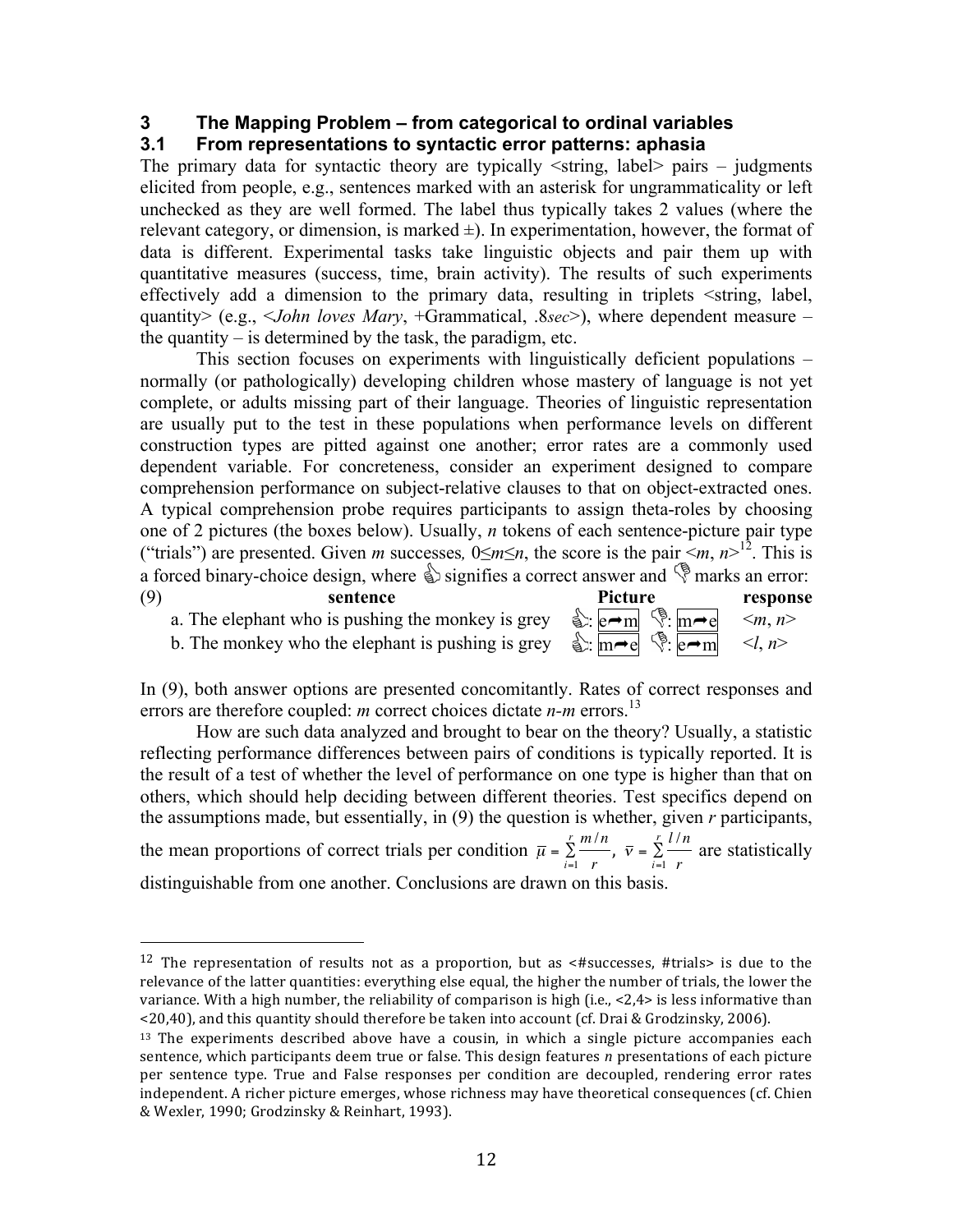Finding that mean performance on (9a) is higher than on (9b) is informative, but insufficient for a clear interpretation. The overall picture is characterized not only by the relation between the means, but also, by relation between each mean and external measures. In (9) we have a binary forced-choice experiment. States of incomplete knowledge may lead to uncertainties, which may result in guessing behavior. This gives us a first approximation of an external measure – chance-level, which we compare to  $\bar{\mu}$ ,  $\overline{v}$ . Figure 4 describes 6 possible outcomes of the in (9):



Each pair of columns in the histogram represents an outcome. Common to all 6 outcomes is the fact that  $\overline{\mu}$ , the mean of the High performance condition (9a), is significantly level is set at .5. And the relation between it and other scores is important. When  $\overline{v}$  is higher than  $\overline{v}$ , the mean of the Low performance condition (9b). But the cases differ above-chance, participants select the correct answer most of the time, indicating otherwise: while  $\bar{\mu}$  approaches 1 in 1-3,  $\bar{v}$  varies from being significantly higher than awareness of the correct theta-role assignment on object-extracted relatives. Some other chance in 1, to chance in 2, to below-chance in 3. As the task is binary-choice, chance outcome 2, with  $\overline{v}$  indistinguishable from chance, they are guessing, hence there may be factor lowers their performance relative to subject-extracted ones; if they produce and batteries can for you a amovement interpretation. Surface something seriously wrong with their theta-role assignment. Finally, in outcome 3,  $\bar{v}$  is *below* chance, meaning that theta-roles are *systematically* reversed. Whatever the reason, this outcome calls for yet a different interpretation. Outcomes 4-6 in Figure 4 are even

The point, then, is that differences between means in the present context only tell part of the story, as they do not distinguish between outcomes 1-3 (or 4-6 for that matter). An additional statistic is needed for this further distinction to be made – a test that determines the relation between the performance level at issue and chance. Thus a complete picture of the experiment described in (9) is obtained when each of the 2 data points,  $\overline{\mu}$ ,  $\overline{\nu}$ , is characterized relative to the other, as well as to chance.

 $\overline{a}$ Readers might wonder about the special status accorded to chance-level; what makes guessing a benchmark against which performance levels are checked? Consider how theory is mapped onto the experimental data under discussion. The theory of syntax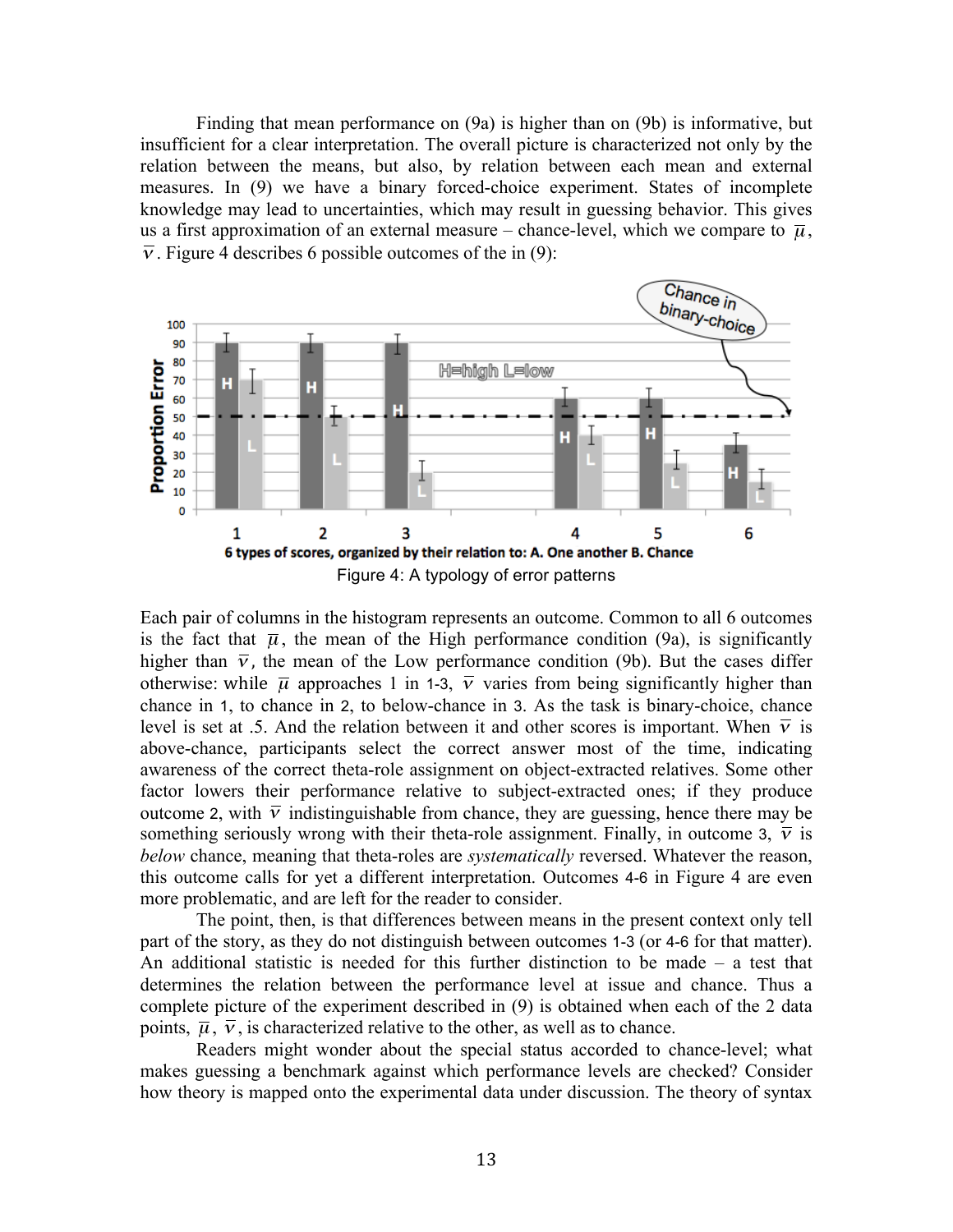is about categorical variables, as it pertains to the grammatical status of strings in the language. For the most part, the theory deems a string grammatical, or ungrammatical. Errors, by contrast, constitute a continuous (or at least multi-valued) variable. On *n* trials, the number or errors can be anywhere between 0 and *n*. Linguistic theory, then, is not designed to map onto such data. To relate it to this type of experimental data, we can either create a complex mapping with a rich set of prediction, or keep it simple, with limited predictions that might actually make sense in certain cases.

Bard, Robertson & Sorace, 1996 (also, Sprouse, 2011) choose the former path. Their starting point is the observation that primary linguistic data are not black and white (±Grammatical) but are rather on a grey scale. They therefore construct a complex mapping from grammatical knowledge to acceptability judgment. The present case is different, however, as the data come from decisions that require the comprehension of strings that are always grammatical. The task, moreover, is forced binary-choice thetarole assignment. Therefore, the theory – on its most innocuous interpretation – predicts either correct assignment of theta-roles that results in errorless performance (i.e.,  $\overline{v} \rightarrow 1$ ), or theta-role reversal ( $\overline{v} \rightarrow 0$ ), or erroneous performance in which the participants are reduced to guessing for some reason ( $\overline{v} \sim .5$ ). This perspective, then, divides the data into 3 bins – above-, below- and at-chance levels, as cases 1-3 in Figure 1 illustrate.<sup>14</sup>

A concrete example might clarify the significance of this issue. In Grodzinsky € (1995), I asked a Broca's aphasic patients to sequence sentence fragments (e.g., *the priest*  € *| covers | the nun*; *the book | is covered by | the newspaper*) into a sentence that matches an accompanying picture. It was known then that these patients suffer a deficit related to syntactic movement, and the goal of this experiment was to test a finer distinction – whether the deficient system interacts differently with different predicates types. The picture *cum* sentence fragments paradigm was therefore introduced with several sentence types (10), where syntactic movement (active/passive) and predicate type (whose external argument was experiencer, agent, or instrument) were systematically manipulated:

| (10) | <b>Sentence</b>                         | <b>Type</b>         | response     |
|------|-----------------------------------------|---------------------|--------------|
|      | a. The priest covers the nun            | Active-agentive     | OK           |
|      | b. The nun is covered by the priest     | Passive- agentive   | Chance       |
|      | c. The book covers the newspaper        | Active-instrument   | OK.          |
|      | d. The newspaper is covered by the book | Passive- instrument | Chance       |
|      | e. the priest admires the nun           | Active-experiencer  | OK           |
|      | f. the priest is admired by the nun     | Passive-experiencer | Below-chance |

A sketch of group results (rightmost column) reveals high performance in actives, which drops in passive. A closer look reveals further structure within the passives: the agent/instrument manipulation does not affect performance (10a)/(10c),(10b)/(10d)), but in passive experiencer predicates, systematic *reversal* of theta-roles is attested (10f).

Analyses restricted to the relation between conditions (i.e., between mean performances), lead us to conclude that patients always perform better on actives than on passives. Yet when the relation between each failure and chance-level is analyzed, richer structure is discerned, with immediate consequences to the mapping of results onto

<sup>&</sup>lt;sup>14</sup> This does not preclude a more complex mapping, designed to fit a richer set of data in other experimental contexts. See section 2.1.3 for such an example from semantics.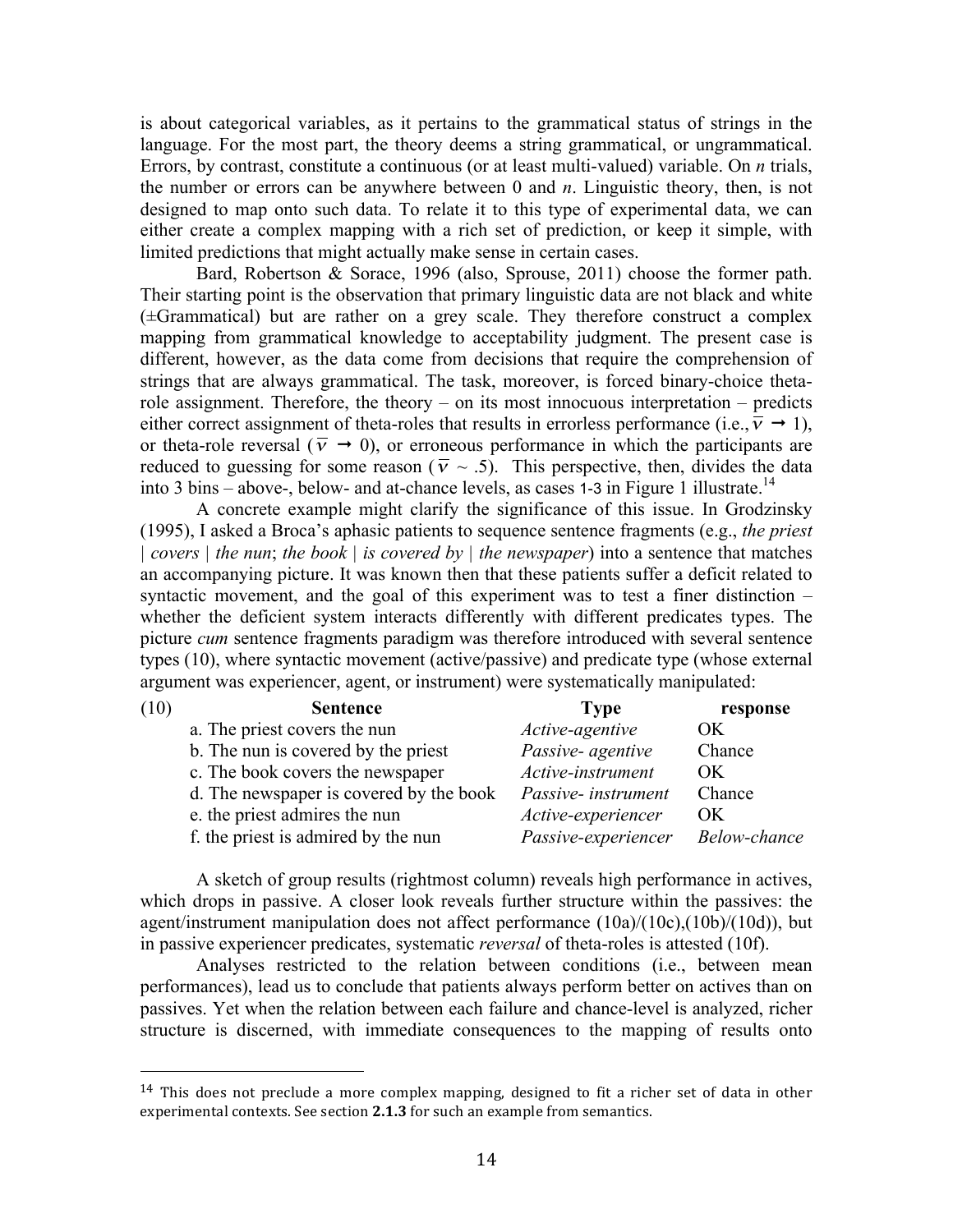theory. The characterization of the syntactic deficit in Broca's aphasia requires revision, as the deficit seems to interact with thematic labels. This result led to a refinement of the deficit description, and to a more restrictive view of the functions of Broca's region in sentence analysis. It also suggested that thematic labels on theta-grids are encoded in the syntax, a much-debated question at the time (Grodzinsky, 1995; 2000).

## **3.2 Semantic error patterns: inferences with quantifiers**

The need for explicit mapping between a theory that makes categorical distinctions and performance that is described on a continuous scale is not limited to syntax. Geurts (2003) presents a theory of syllogistic reasoning with quantifiers, in which he attempts to connect the semantics of quantificational expressions to extant quantitative data on Aristotelian syllogisms, performed on quantificational statements. It is well known that people often err when asked about the validity of arguments for which they must be aware of entailment relations that hold between quantified sentences. The following entailments (the score [proportion "yes"] is associated) are some of those tested (from Newstead & Griggs, 1983; inferences are:  $\cong$  -valid;  $\cong$  -invalid; ?-undetermined):

| (11) |                                                                                      | \$,                                                       |
|------|--------------------------------------------------------------------------------------|-----------------------------------------------------------|
|      | a. All chess players are beer drinkers                                               | $\Rightarrow$ 02 Some chess players are not beer drinkers |
|      |                                                                                      | €                                                         |
|      | b. All chess players are beer drinkers                                               | $\Rightarrow$ 73 Some chess players are beer drinkers     |
|      |                                                                                      | క్ని                                                      |
|      | c. No chess players are beer drinkers                                                | $\Rightarrow$ 69 Some chess players are not beer drinkers |
|      |                                                                                      |                                                           |
| (12) |                                                                                      | 7                                                         |
|      | a. Some poodles have curly hair                                                      | $\Rightarrow$ 94 Some poodles do not have curly hair      |
|      |                                                                                      | ?                                                         |
|      | b. Some poodles do not have curly hair $\Rightarrow$ 83 Some poodles have curly hair |                                                           |
|      |                                                                                      |                                                           |
|      | c. Some poodles do not have curly hair $\Rightarrow$ 02 No poodles have curly hair   |                                                           |

The 2 parts of inference (11a) are contradictories. Indeed, participants reject its validity 98% of the time. Yet, they accept Universal Instantiation at a surprisingly low 73% (11b), and realize that universal negation entails existential negation at an even lower rate (11c). Subjects also err in cases where the truth-value of the consequent cannot be determined from that of the antecedent (12): existential negation does not entail universal negation (12a), but participants nonetheless accept it at a high rate; they also tend accept the (undetermined) inference in the other direction (12b), and deny (12c).<sup>15</sup>

 $15$  The numerical data are presented in an underspecified manner: the numbers represent group means, but it is not clear how many items per condition each participant received (in some studies we actually *know* that participants each received 1(!) item per condition). In the absence of a considerably large sample per participant (and in the absence of a report about the variance in the data), we cannot rule out the possibility that middle-range success rates represent two or more distinct sub-populations, who apply different judgment strategies. See below, for a somewhat similar point regarding Chemla's (2009) study.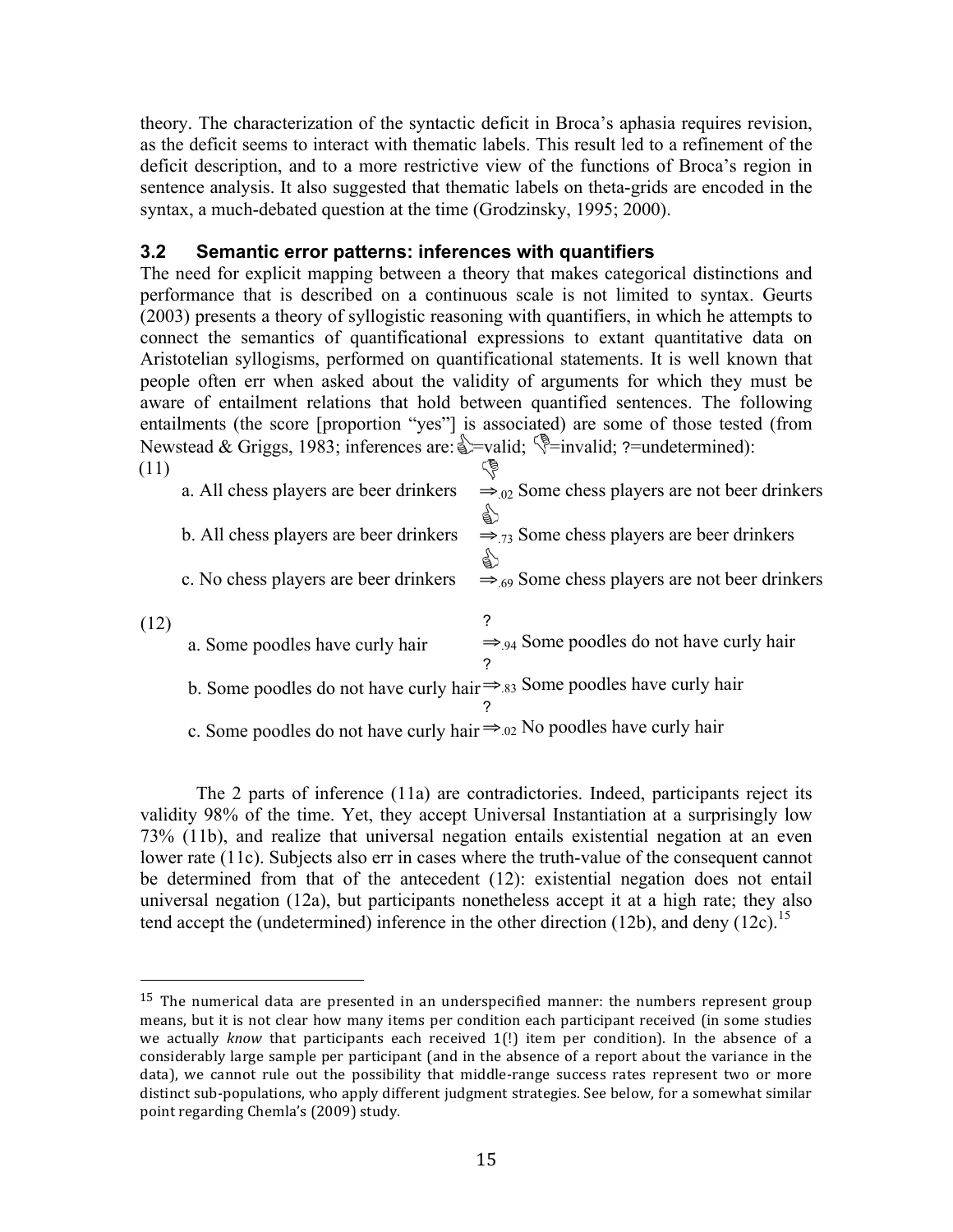What is the numerical character of this performance pattern? One could imagine several approaches: one way would replicate the above approach, compute the relation between each data point and chance; another approach would rank-order the success rates, regardless of specific value (e.g.,  $Perf<sub>11b</sub>$ )  $Perf<sub>11c</sub>$ , etc.); yet a stronger approach would try to derive the results exactly as recorded, including their numerical values.

Geurts (2003) takes the last, most ambitious, track. He is thus looking at a difficult problem, which becomes especially acute in light of the fact that participants who had made errors during the test actually agree that their judgments were mistaken after some instruction (a 5-minute crash course in propositional logic). If they are in principle able to identify the correct solution, why do they fail in the first place? In an attempt to provide an explanation of these results (among others), Geurts proposes a bipartite account: a semantic part and a processing part. The former takes the monotonicity property of the quantifiers involved in the inferences in  $(11)-(12)$  to be at the heart of the derivation of valid inferences<sup>16</sup>; the latter, processing part is special, in that it assigns a specific cost to each operation involved in the derivation. The idea is that inferences involve a sequence of steps; that each step has a cost attached to it; and that the higher the total cost (the sum of the costs incurred by the sequence of steps required to derive the inference) the higher error-rate observed in experiments would be. Geurts further reports that when he correlated the predicted costs of for each entailment with the experimental results reported in the literature, the correlation coefficient was extremely high (r=.93). One need not endorse the particulars of this proposal to see its merits: it is an unusual attempt to construct an explicit mapping between a representational theory with independent categorical variables on the one hand, and dependent continuous variables on the other hand – error rates in inference making. If correlation is the appropriate measure in this case, then, given the high correlation obtained, Geurts' theory may explain not only why performance on syllogisms is ranked as it is; it may also account for specific error rates. In other words, it explains why participants very confidently view the entailment in (11a) as false, why they accept (11b) as true 73% of the time, and so on.

It is not easy to establish such a mapping, and moreover, provide motivation for every aspects of it: indeed, this is one of the places where Geurts' account seems to be lacking, as the processing costs attributed to at least some of the derivational operations are arbitrary. The use of correlation in this case, moreover, may not be conceptually justified (see Newstead, 2003 for a critique). Either way, the importance of the direct mapping approach of the type Geurts proposes cannot be overestimated. One hopes to see more proposals that map categorical onto continuous variables explicitly.

#### **3.3 Experimental pragmatics: Presupposition in quantified sentences**

Chemla (2009) presents judgment data from an experimental project that explored the hypothesis that different presuppositions are projected in different quantificational contexts. The problem, as he describes it, is that while it seems to be universally agreed that (13a-b) have a presupposition, there is no such agreement on the nature of this presupposition. Some authors view it as (14a), and others, as (14b):

- (13) a. Every student found the typo in her paper.
	- b. No student found the typo in my paper.

 $16$  In this respect, Geurts' account of the data on inference-making is similar to earlier ones, see Newstead (2003).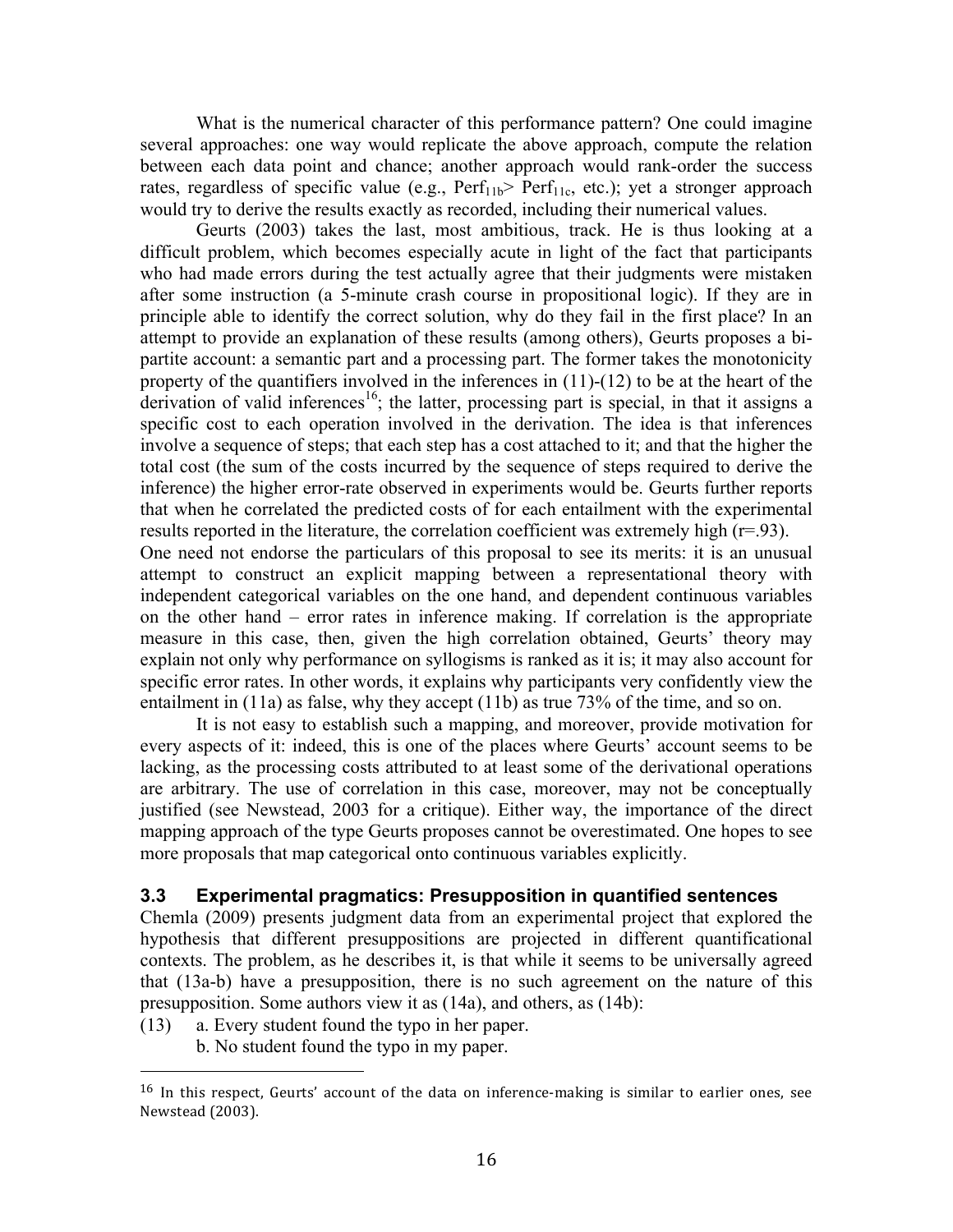(14) a. Every student has a paper with a typo b. Some student has a paper with a typo

 

Chemla designed an experiment aimed at settling this debate. Moreover, he developed a theory in which presuppositions of quantified sentences depend on the specific quantifier at issue. And so his experiment, in addition, aims to adjudicate between this theory and others. The experiment was rich in structure, including a large number of controls, which I ignore, as I focus on a quantitative issue in the context of the mapping problem (see Chemla's work for details). Here are some predictions for presuppositions he derives from his theory ("⇒" presupposes):

- (15) a. Each student knows that he's lucky  $\Rightarrow$  Each student is lucky.
	- b. No student knows that he's lucky  $\Rightarrow$  Each student is lucky.

c. More than 3 students know that they're lucky  $\Rightarrow$  More than 3 students are lucky and less than 3 aren't.

d. Less than 3 students know that they're lucky  $\Rightarrow$  At least 3 students are lucky and less than 3 aren't.

e. Many students know that they're lucky  $\Rightarrow$  Many students are lucky.

Participants in the experiment were presented with a sheet containing sentence pairs – an assertion followed by a possible presupposition. Their task was to decide if the former "suggests" the latter. Of particular interest are (16a-b), that featured as the first sentence each (hence functioned as the assertion), and (17), a possible presupposition that followed both. Participants were thus asked to decide whether or not (16) "suggests" (17), and mark "yes" or "no" on the answer sheet, a task Chemla takes to indicate whether they accept or reject it as a presupposition.<sup>17</sup>

- (16) a. Each of these 10 students knows that his father is going to receive a congratulation letter<sup>18</sup>.
	- b. Less-than-3 of these 10 students know that their father is going to receive a congratulation letter.
- (17)  $\Rightarrow$  The father of each of these 10 students is going to receive a congratulation letter.

Acceptance rates of the universal presupposition (17) were 84% when it followed (16a), but dropped to less than 70% when it followed  $(16b)$ .<sup>19</sup> Chemla notes that "it is not clear"

 $17$  The instructions given seem ambiguous, potentially affecting participants' construal of the task: they were expected to push the "no" button if they thought that the first sentence does not suggest the second. But the setup could be interpreted differently: a request to push the "no" button could be seen as a request to confirm the negation of the second sentence as a presupposition. Despite the fact that *suggest* is not a Neg-Raising predicate (as pointed out to me by Bernhard Schwarz), the setup may have led some participants to think that in pushing the "no" button, they indicate that the first sentence suggests not(the second). These are two different interpretations that may result in a split in participants' response patterns. I found no discussion of this possibility in Chemla's paper.

 $^{18}$  The example refers to a French custom in which parents of outstanding students receive letters of congratulation.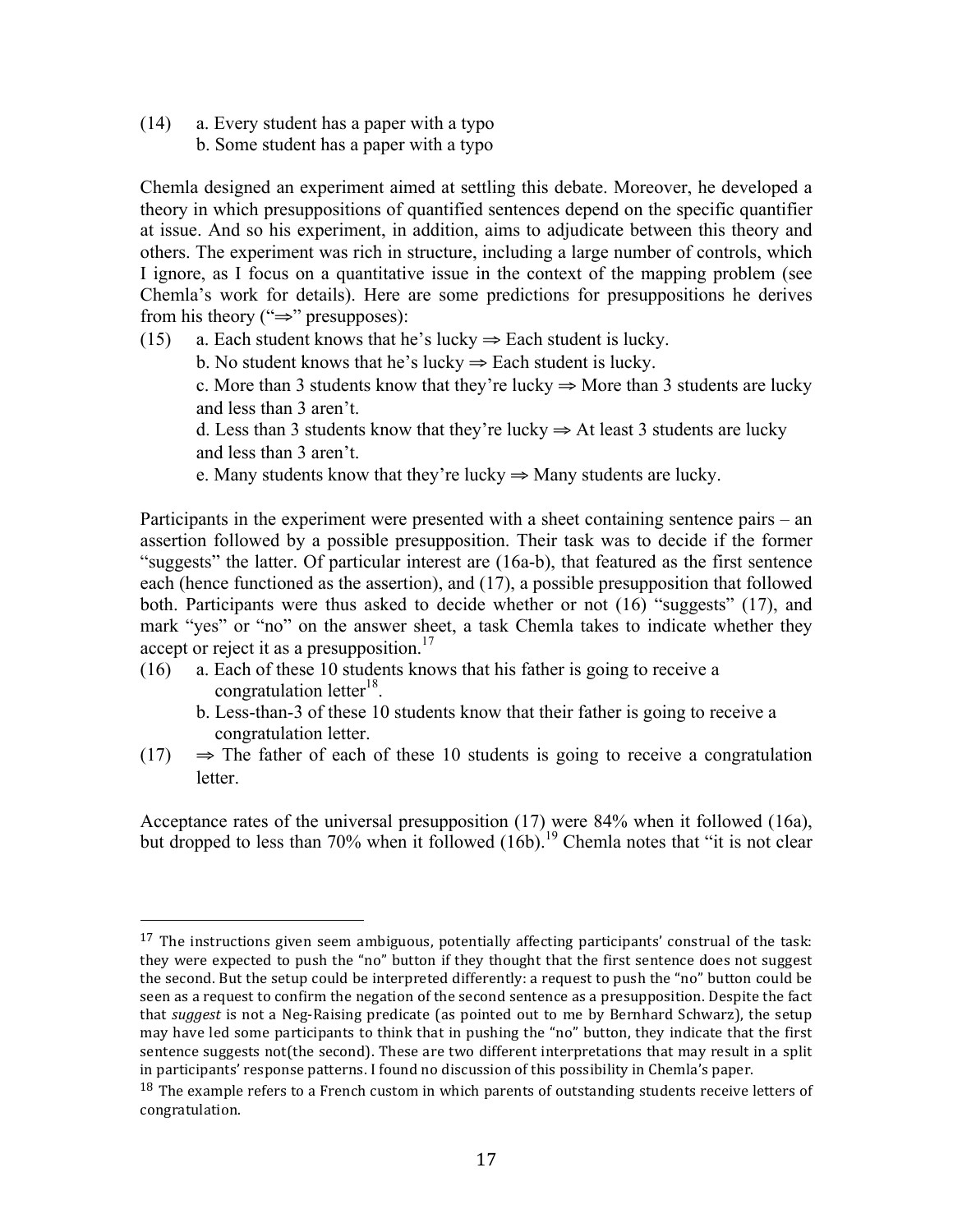in this case that this means that presuppositions project universally. In fact, these results could be taken as evidence that presuppositions give rise to inferences intermediate between scalar and universal inferences" (p. 311). A second experiment he ran obtained more refined scores, as participants were asked not to accept or reject an inference, but rather, to provide a numerical indication of how strongly the assertion "suggests" this inference. The results were similar, leading Chemla to propose that presuppositions are ranked, and "the closer to universal the prediction, the higher participants rate the universal inference" (p. 323). $^{20}$ 

This experiment is as interesting as the results: the difference between the acceptance rates on (17) when followed (16a) and (16b) seems to support the claim that different quantifiers in assertions result in different presuppositions. But when the exact *mapping* between theory and data is considered, the plot seems to thicken: first, Chemla's theory predicts that (15d) is the inference for the assertion (16b). But participants were offered (17). By Chemla's theory, however, (17) is not the presupposition of (16b). (16b) presupposes the analogue of (15d), which is neither equivalent to, nor entailed by, (17). Participants are therefore expected to flatly reject (17) as a presupposition for (16b), resulting in acceptance rate of 0%! Chemla's results, then, produced differential performances with different assertions, hinting that indeed, presupposition is not uniform across quantificational contexts. However, once an explicit mapping between the theory and performance levels is established, at least some predictions are not borne out.

## **4 Coda: what neurolinguistic discovery means**

 

Many years ago, when I had just completed my dissertation, Morris Halle asked me what results I could report. I told him that I showed that in Broca's aphasia, the comprehension system distinguishes between lexical passive, which it analyzes properly, and verbal passive, which leads to comprehension blunders, i.e., chance performance (see Grodzinsky, Pierce & Marakovitz, 1991). It is already known, I told Morris, that the same patient group also fails in comprehension tests of wh-movement constructions. When the latter result is considered together with mine, I said, you get support for a generalization over Wh-movement and NP-movement (*a k a* Move-alpha). To which Morris replied: "but that we know already. Teach me something I don't know." I was not quick enough then to articulate what I am now able to say: "here is what you didn't know: a. that there are neural specializations for different linguistic operations, which suggests the existence of a brain map for linguistic knowledge. b. that highly structured experimental results sometimes converge on what we know, but sometimes reveal novel facts. Adding these to the linguist's data set is important, as it broadens the empirical horizon of the theory."

I imagine that the 2 points I once failed to convey to Morris will resonate well with linguists who take biology seriously. I thus hope that the solutions I proposed to problems that arise when a behavioral and/or neurological dimension is superimposed on the theory will help to bring linguistics and neuroscience a bit closer.

 $19$  Chemla does not specify the number of sentences of each type, which leaves open the possibility that the numbers were not due to individual vacillation, but rather, to non-homogeneity in the group of participants, that may have led to a split (see note 15).

<sup>&</sup>lt;sup>20</sup> Part of Chemla's study was designed, in fact, as a test of Geurts' (2003) theory, to which the results had rather negative implications.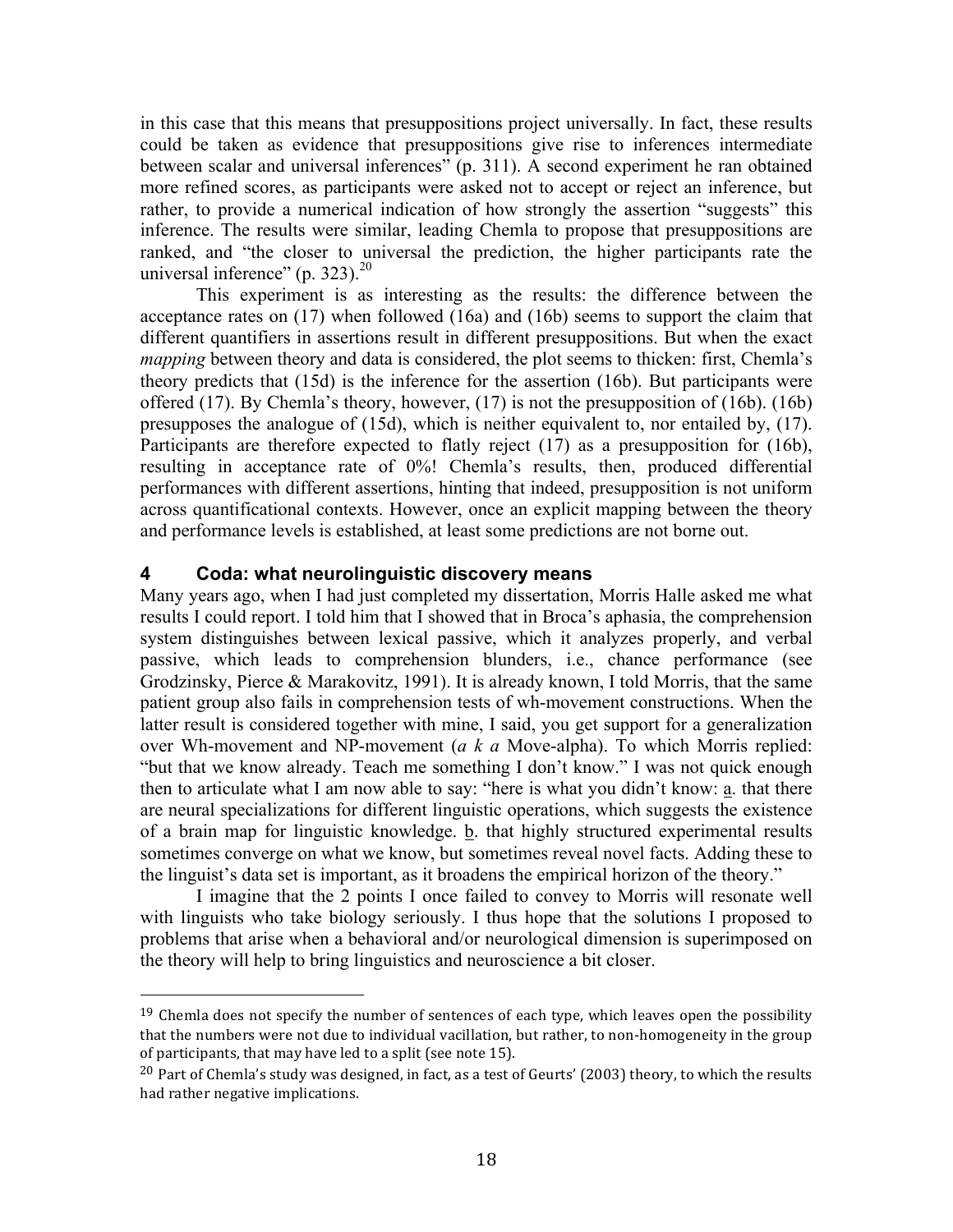REFERENCES

Baddeley, Alan. 1997. *Human Memory: theory and practice.* London: Psychology Press.

- Bard, Ellen Gurman, Dan Robertson & Antonella Sorace. 1996. Magnitude Estimation of Linguistic Acceptability. *Language, 72*, 32-68.
- Ben-Shachar Michal, Talma Hendler, Itamar Kahn, Dafna Ben-Bashat & Yosef Grodzinsky. 2003. The Neural Reality of Grammatical Transformations: Evidence from fMRI. *Psychological Science, 14,* 433-440.
- Ben-Shachar, Michal, Dafna Palti & Yosef Grodzinsky. 2004. Neural correlates of syntactic movement: Converging evidence from two fMRI experiments. *NeuroImage*, *21*, 1320- 1336.
- Braver Todd, Jonathan Cohen, Lyn Nystrom, John Jonides, Ed Smith & Douglas Noll. 1997. A parametric study of prefrontal cortex involvement in human working memory. *NeuroImage, 5*, 49-62.
- Chemla, Emmanuel. 2009. Presuppositions of quantified sentences: experimental data. *Natural Language Semantics, 17*, 299-340.
- Chien, Yu-Chin, and Kenneth Wexler. 1990. Children's knowledge of locality conditions in binding as evidence for the modularity of syntax and pragmatics. *Language Acquisition, 1*, 225–295.
- Cohen, Laurent & Stanislas Dehaene. 2000. Calculating without reading : Unsuspected residual abilities in pure alexia. *Cognitive Neuropsychology*, *17*, 563-583.
- de Swart, Henriette. 2000. Scope ambiguities with negative quantifiers. In *Reference and Anaphoric Relations*, ed. K. von Heusinger and U. Egli, 109–132. Dordrecht: Kluwer.
- Drai, Dan & Yosef Grodzinsky. 2006. A New Empirical Angle on the Variability Debate: Quantitative neurosyntactic analyses of a large data set from Broca's Aphasia. *Brain & Language, 96,* 117-128.
- Fox, Danny. 2003. On Logical Form. In Randall Hendrick, ed., *Minimalist Syntax*. Blackwell.
- Friederici Angela, Christian Fiebach, Matthias Schlesewsky, Ina Bornkessel & D. Yves von Cramon. 2006. Processing linguistic complexity and grammaticality in the left frontal cortex. *Cerebral Cortex, 16*, 1709-1717.
- Geurts, Bart. 2003. Reasoning with quantifiers. *Cognition, 86*, 223–251.
- Grodzinsky, Yosef. 1986. Language deficits and the theory of syntax. *Brain & Language, 27*, 135-159.
- Grodzinsky, Yosef. 1995. Trace deletion, θ*-*roles, cognitive strategies. *Brain & Language, 51*, 467-497*.*
- Grodzinsky, Yosef. 2000. The neurology of syntax: language use without Broca's area. *Behavioral & Brain Science, 23,* 1-71.
- Grodzinsky, Yosef & Angela Friederici. 2006. Neuroimaging of syntax and syntactic processing. *Current Opinion in Neurobiology, 16*, 240-246.
- Grodzinsky, Yosef , Amy Pierce & Susan Marakovitz. 1991. Neuropsychological reasons for a transformational analysis of verbal passive. *Natural Language & Linguistic Theory, 9*, 431-453.
- Grodzinsky, Yosef & Tanya Reinhart. 1993. The innateness of binding and coreference. *Linguistic Inquiry, 24*, 69-101.
- Hackl, Martin. 2000. Comparative Quantifiers. PhD thesis, MIT.